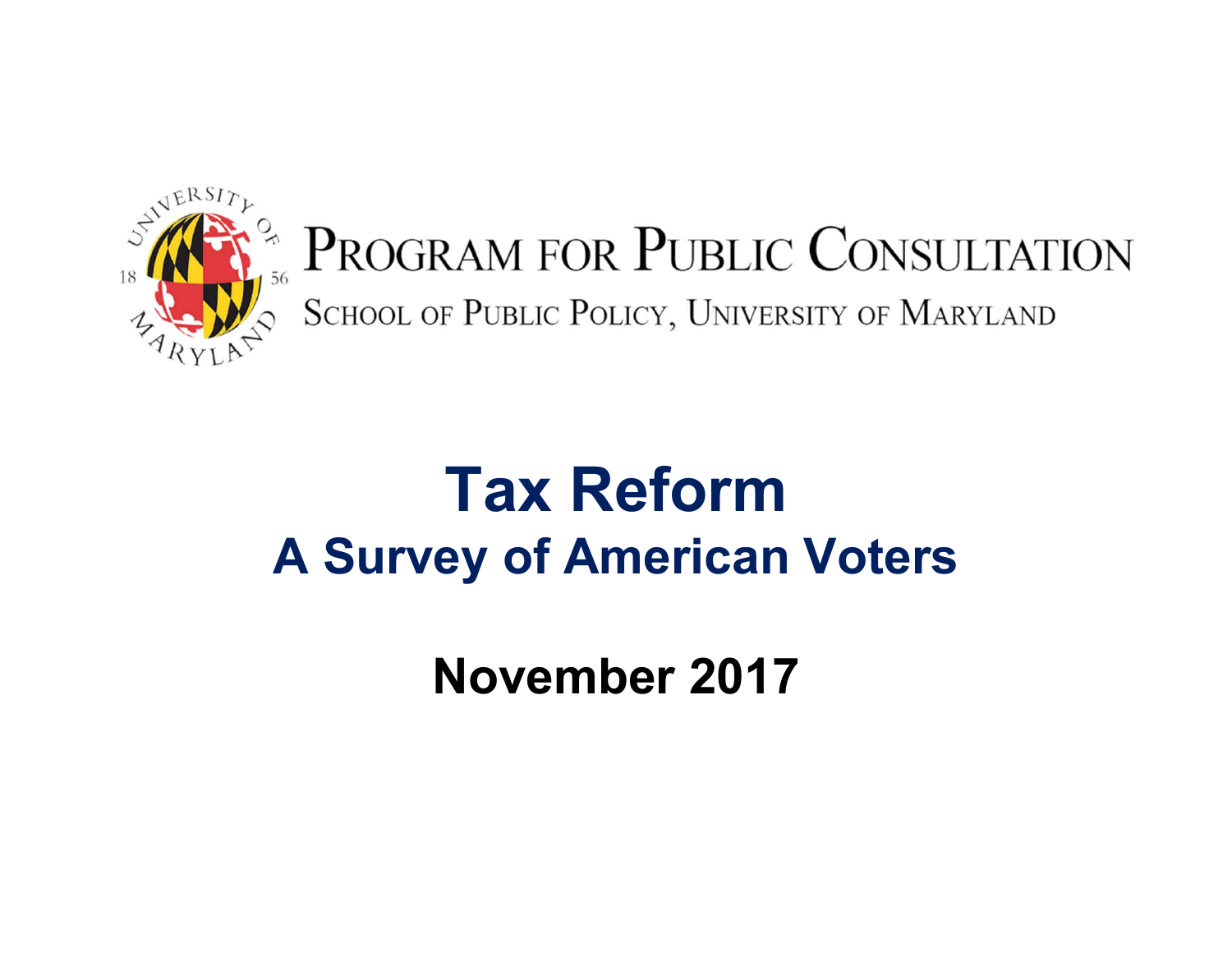# **Methodology**

**Online Probability Based Panel:** Provided by Nielsen Scarborough

**Total Sample:** 2,637 registered voters

- National Sample: 1,750 registered voters
- Oversample for Cook PVI Rating: 887 registered voters

**Margin of Error:** 2.3% for national sample 4.5–5% for sextiles based on PVI rating

**Fielding Dates:** November 14-21, 2017

**Weighting:** By age, income, gender, education, race, geographic region and partisan affiliation.

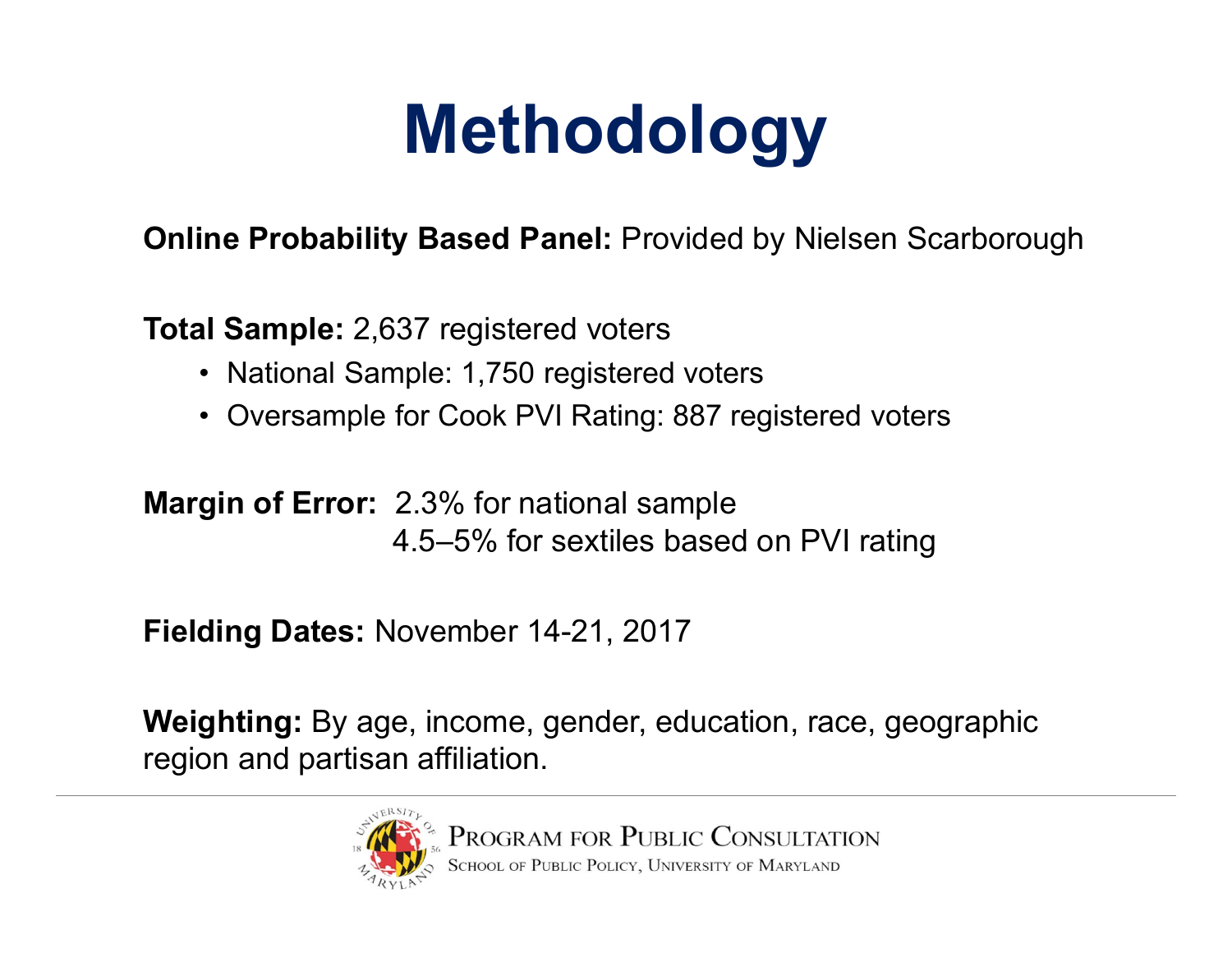### **Modifying Income Tax Rates for High-Income Individuals and Middle Class**



PROGRAM FOR PUBLIC CONSULTATION<br>SCHOOL OF PUBLIC POLICY, UNIVERSITY OF MARYLAND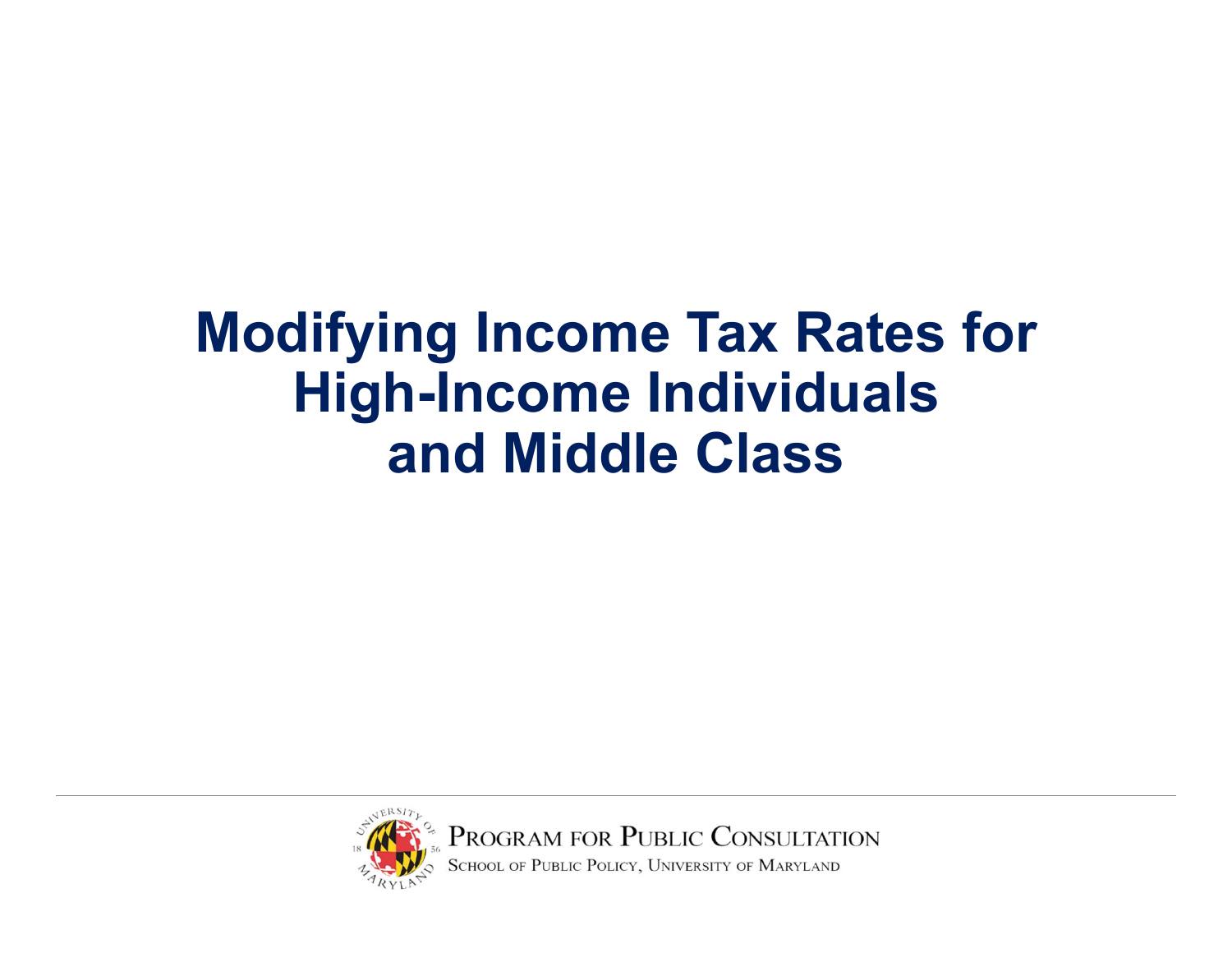#### **Lowering Income Taxes for High-Income Individuals - Argument in Favor -**

The people at the top already pay a lot more than everyone else. In fact, the top ten percent of earners are paying two-thirds of the amount the federal government collects in income tax. And the top tax rate already went up in 2013. Furthermore, people with high incomes play an important role in the economy. They are the only ones who have enough capital to create new businesses that hire people. We need to give them a break to encourage them to take the necessary risks to invest and create more jobs. If they pay lower taxes, they will have more money to invest in salaries. So everybody benefits.

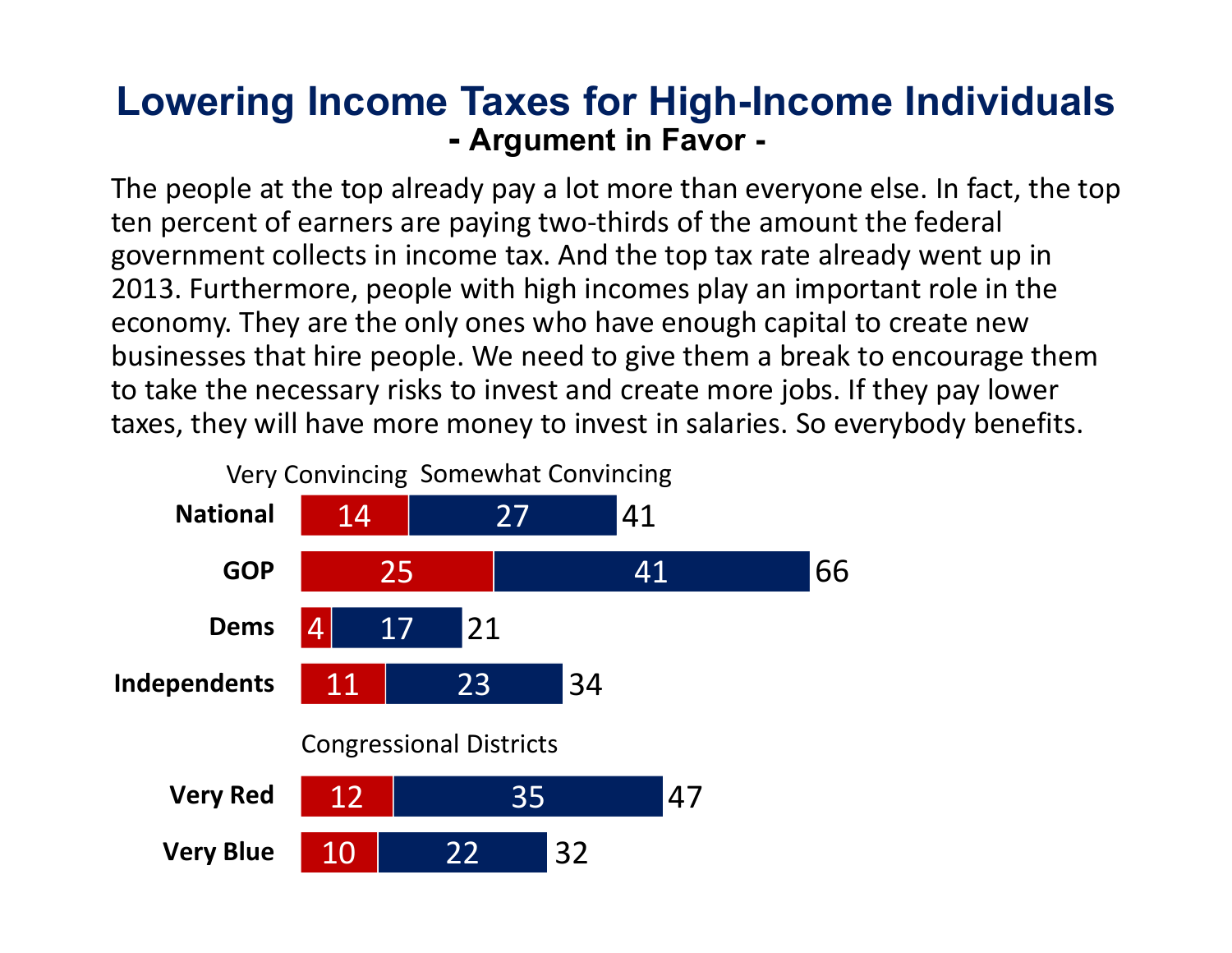#### **Increasing Income Taxes for High-Income Individuals - Argument Against -**

We have heard for decades that tax cuts to the rich will trickle down and help everybody. Taxes for the rich have come down a lot over the last decades and are far lower here than they are in most developed democracies. But while most Americans are working hard and are more productive than ever, their salaries have barely grown at all and our national debt has grown enormously. Meanwhile, the rich have gotten far richer, so that the top 1% now has more wealth than the entire bottom 80%. It's only fair that the rich pay their share by letting their rates rise back to where they have been in the past.

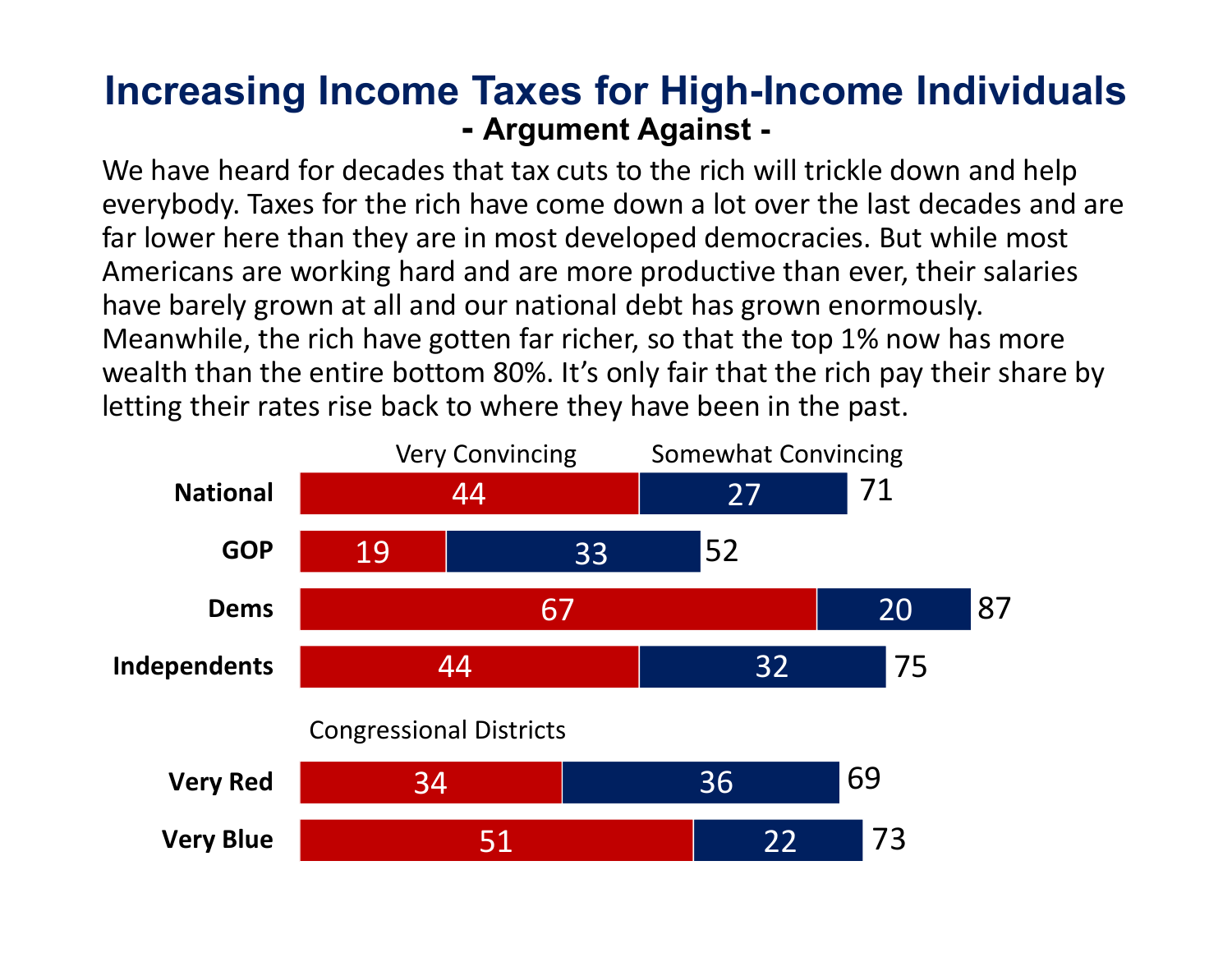### **Lowering Income Taxes on the Middle Class - Argument in Favor -**

The middle class is still recovering from the financial crisis caused by the risk‐taking of the big banks. Overall, the incomes of the middle class have hardly risen at all for the last decades, even as the workforce has become more productive. While middle‐income people may pay a lower rate on income taxes than the wealthy, they pay a larger share of their income than the wealthy on other taxes, such as Social Security. It is time for them to get a break on their federal income taxes.

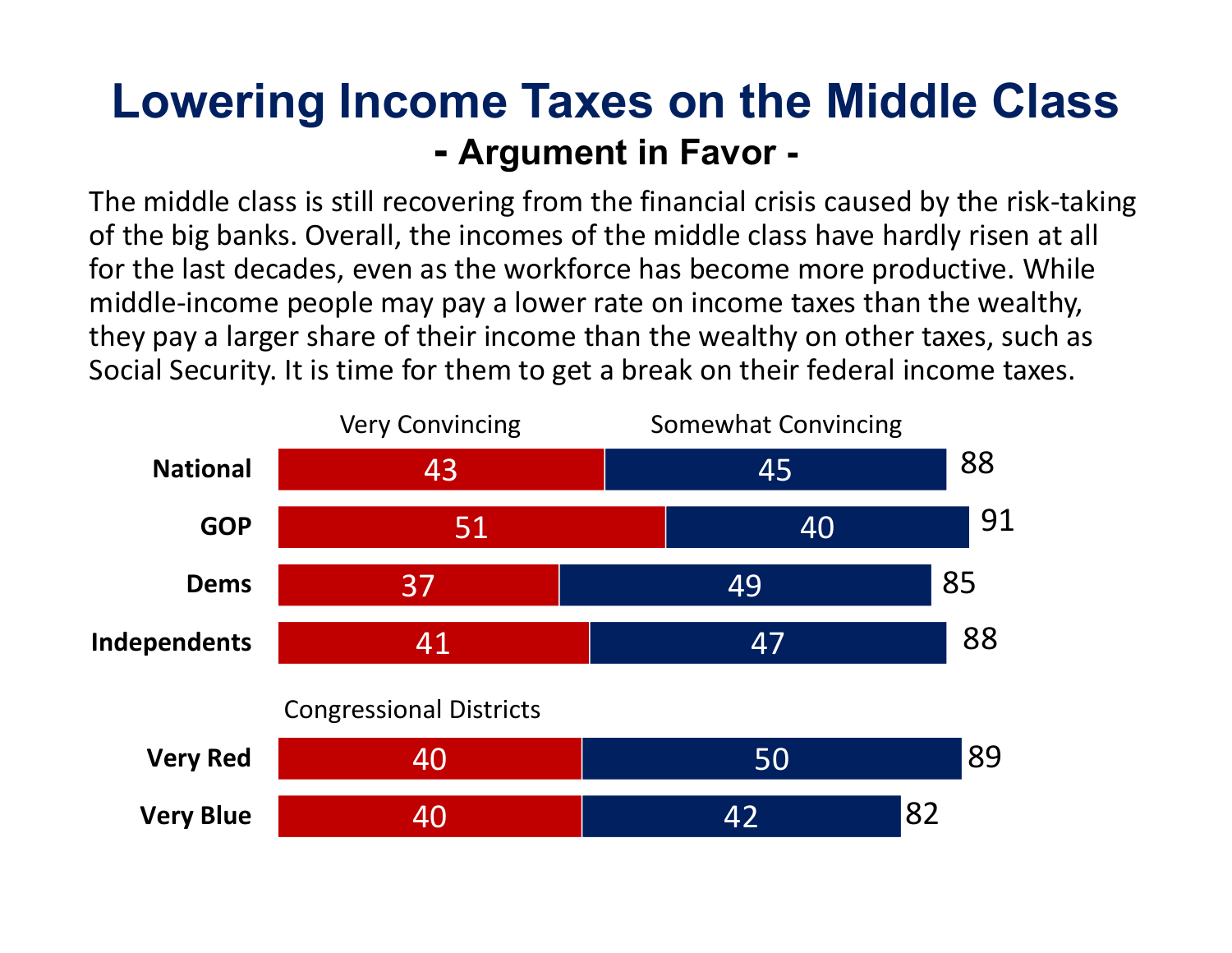### **Lowering Income Taxes on the Middle Class - Argument Against -**

All Americans benefit from what the Federal government does, whether it is building highways, protecting the nation, or enforcing laws. So, everyone needs to pitch in. In fact, the middle class pays very little in income taxes. Individuals with incomes under \$100,000 pay on average less than 10% of their income for federal income taxes. The middle class got a tax cut in the early 2000's and this has contributed to the major deficits we are seeing. Another tax cut for the middle class will only make the budget deficit worse.

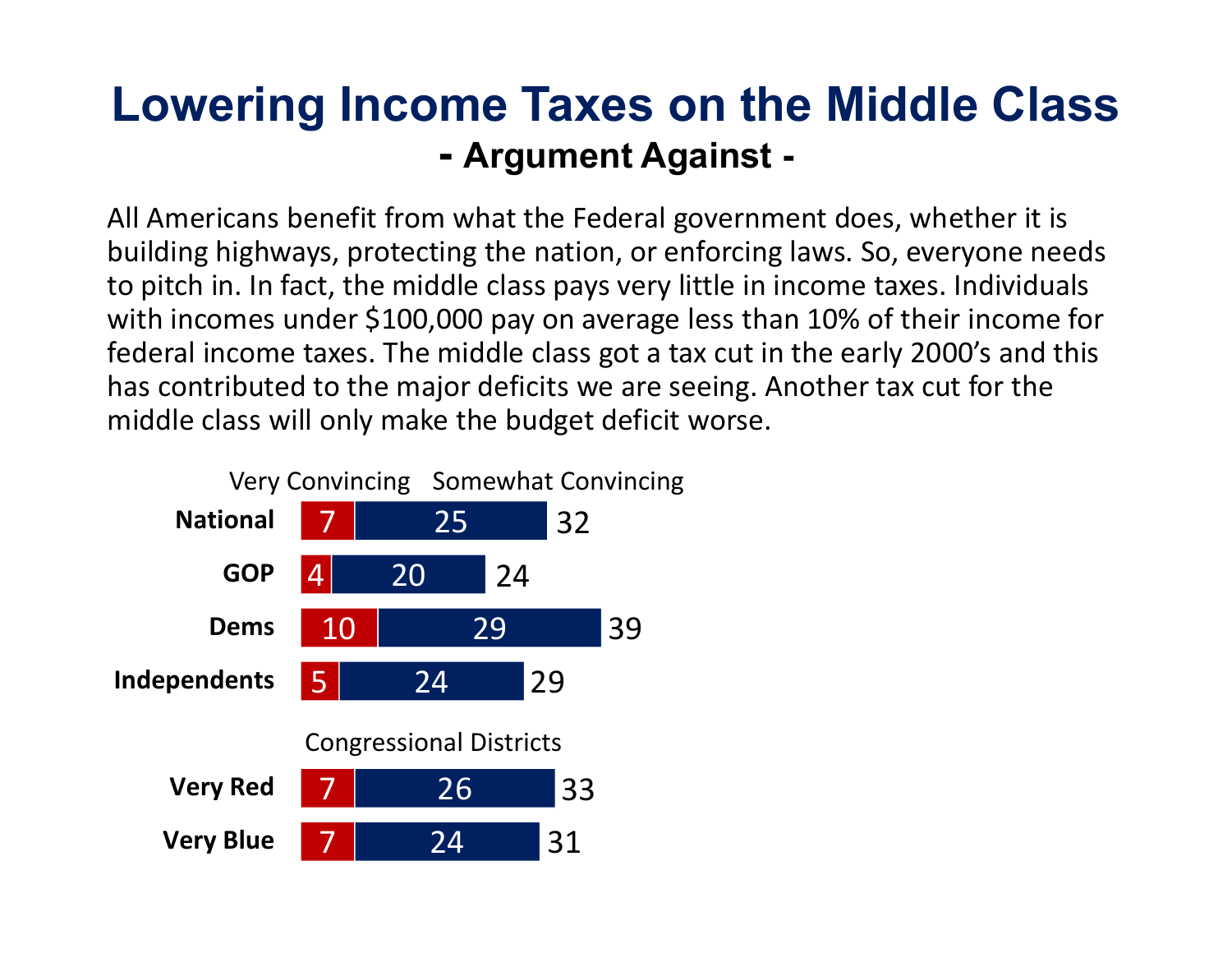### **Instructions for Modifying Effective Individual Income Tax Rates for Specific Income Brackets**

Respondents were given the opportunity to say exactly how much income tax people should pay at different income levels, including the middle class and people with high incomes.

They were shown the average *effective income tax rates* for people with different levels of income. The effective tax rate shown is the percentage of their total adjusted gross income that people actually pay, after credits and deductions. These numbers only include income taxes, not payroll taxes for Social Security and Medicare.

[**Note:** These rates are lower than a person's marginal tax bracket. It is the rate people pay on the last dollars earned and before credits and deductions.] The lowest income level shown was \$30,000. While those with less income below \$30,000 pay payroll taxes, they typically pay little or no income tax.

With the table for each income level, they were able to increase or reduce the effective tax rates or to keep them where they are. Each selection showed the effect on revenue, which was the potential impact on the deficit.

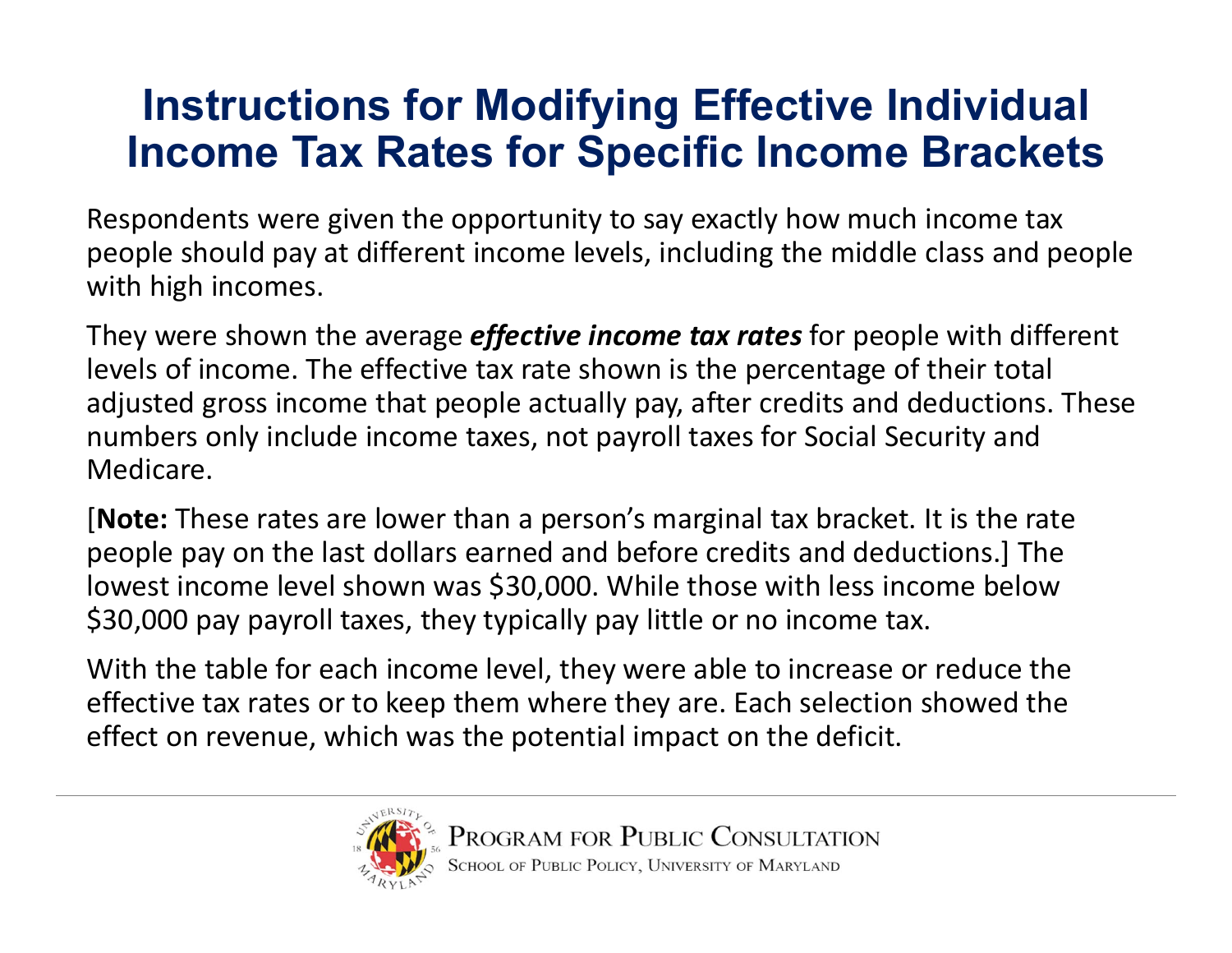### **Income Tax: Changes Made by Bracket**

|                        |                  | <b>Change made</b><br>by Majority | Percent change in<br><b>House Bill</b> | <b>Percentage reducing</b><br>by 5% or more |
|------------------------|------------------|-----------------------------------|----------------------------------------|---------------------------------------------|
|                        | <b>US</b>        | $-5%$                             |                                        | 51.8                                        |
|                        | <b>GOP</b>       | $-5%$                             |                                        | 54.3                                        |
| \$30,000-              | Dem              | <b>No Change</b>                  |                                        | 49.9                                        |
| \$40,000               | Indep            | $-5%$                             | $-9%$                                  | 51.3                                        |
|                        | <b>Very Red</b>  | $-5%$                             |                                        | 50.4                                        |
|                        | <b>Very Blue</b> | $-5%$                             |                                        | 53.3                                        |
|                        | <b>US</b>        | $-5%$                             |                                        | 53.5                                        |
|                        | <b>GOP</b>       |                                   |                                        | 58.1                                        |
| \$40,000-              | Dem              | <b>No Change</b>                  |                                        | 49.6                                        |
| \$50,000               | Indep            | $-5%$                             | $-9%$                                  | 52.5                                        |
|                        | <b>Very Red</b>  | <b>No Change</b>                  |                                        | 48.5                                        |
|                        | <b>Very Blue</b> | $-5%$                             |                                        | 53.4                                        |
|                        | <b>US</b>        | <b>No Change</b>                  |                                        | 47.9                                        |
| \$50,000-              | <b>GOP</b>       | $-5%$                             |                                        | 55.8                                        |
| \$75,000               | Dem              | <b>No Change</b>                  |                                        | 40.4                                        |
|                        | Indep            | <b>No Change</b>                  | $-9%$                                  | 48.0                                        |
|                        | <b>Very Red</b>  | <b>No Change</b>                  |                                        | 45.1                                        |
|                        | <b>Very Blue</b> | <b>No Change</b>                  |                                        | 45.2                                        |
| \$75,000-<br>\$100,000 | <b>US</b>        | <b>No Change</b>                  | $-8%$                                  | 41.8                                        |
|                        | <b>GOP</b>       | $-5%$                             |                                        | 54.3                                        |
|                        | Dem              | <b>No Change</b>                  |                                        | 31.1                                        |
|                        | Indep            | <b>No Change</b>                  |                                        | 39.9                                        |
|                        | <b>Very Red</b>  | <b>No Change</b>                  |                                        | 42.1                                        |
|                        | <b>Very Blue</b> | <b>No Change</b>                  |                                        | 33.8                                        |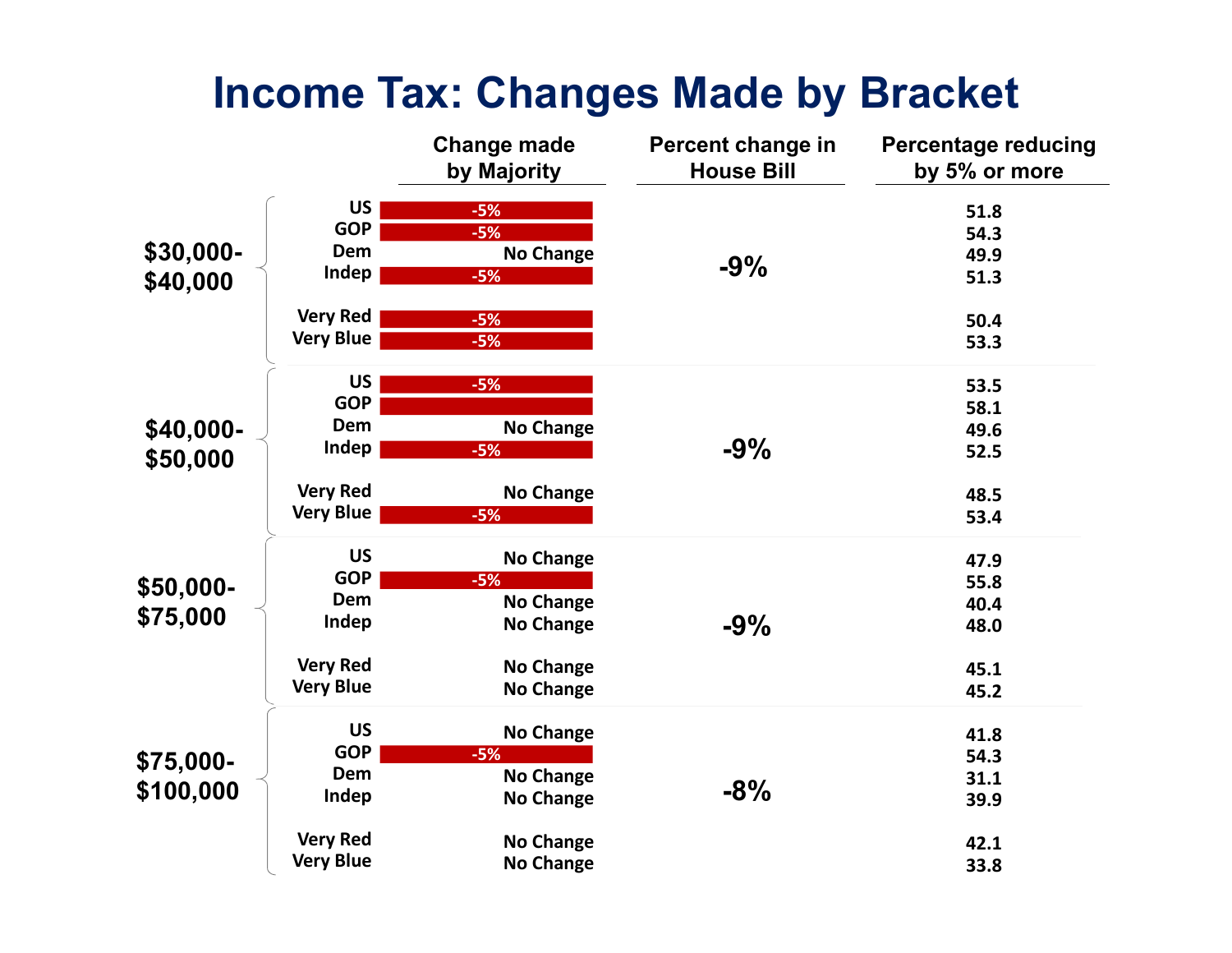### **Income Tax: Changes Made by Bracket**

|              |                  | <b>Change made</b><br>by Majority | Percent change in<br><b>House Bill</b> | <b>Percentage reducing</b><br>by 5% or more |
|--------------|------------------|-----------------------------------|----------------------------------------|---------------------------------------------|
|              | <b>US</b>        | <b>No Change</b>                  |                                        | 37.4                                        |
|              | <b>GOP</b>       | <b>No Change</b>                  |                                        | 30.0                                        |
| \$100,000-   | Dem              | <b>No Change</b>                  | $-7%$                                  | 43.5                                        |
| \$200,000    | Indep            | <b>No Change</b>                  |                                        | 39.5                                        |
|              | <b>Very Red</b>  | <b>No Change</b>                  |                                        | 38.9                                        |
|              | <b>Very Blue</b> | <b>No Change</b>                  |                                        | 41.3                                        |
|              | <b>US</b>        | $+5%$                             |                                        | 53.8                                        |
|              | <b>GOP</b>       | <b>No Change</b>                  |                                        | 39.4                                        |
| \$200,000-   | Dem              | $+5%$                             |                                        | 65.8                                        |
| \$500,000    | Indep            | $+5%$                             | $-8%$                                  | 57.4                                        |
|              | <b>Very Red</b>  | <b>No Change</b>                  |                                        | 46.4                                        |
|              | <b>Very Blue</b> | $+5%$                             |                                        | 60.0                                        |
|              | <b>US</b>        | $+5%$                             |                                        | 60.1                                        |
|              | <b>GOP</b>       | <b>No Change</b>                  |                                        | 45.0                                        |
| \$500,000-   | Dem              | $+5%$                             |                                        | 72.0                                        |
| \$1 Million  | Indep            | $+5%$                             | $-10%$                                 | 64.8                                        |
|              |                  |                                   |                                        |                                             |
|              | <b>Very Red</b>  | $+5%$<br>$+5%$                    |                                        | 53.3                                        |
|              | <b>Very Blue</b> |                                   |                                        | 65.0                                        |
|              |                  |                                   |                                        |                                             |
|              | <b>US</b>        | $+5%$<br><b>No Change</b>         |                                        | 62.1                                        |
|              | <b>GOP</b>       |                                   |                                        | 47.0                                        |
| <b>Above</b> | Dem              | $+10%$                            |                                        | 74.4                                        |
| \$1 Million  | Indep            | $+10%$                            | $-6%$                                  | 66.5                                        |
|              |                  |                                   |                                        |                                             |
|              | <b>Very Red</b>  | $+5%$                             |                                        | 58.1                                        |
|              | <b>Very Blue</b> | $+5%$                             |                                        | 66.9                                        |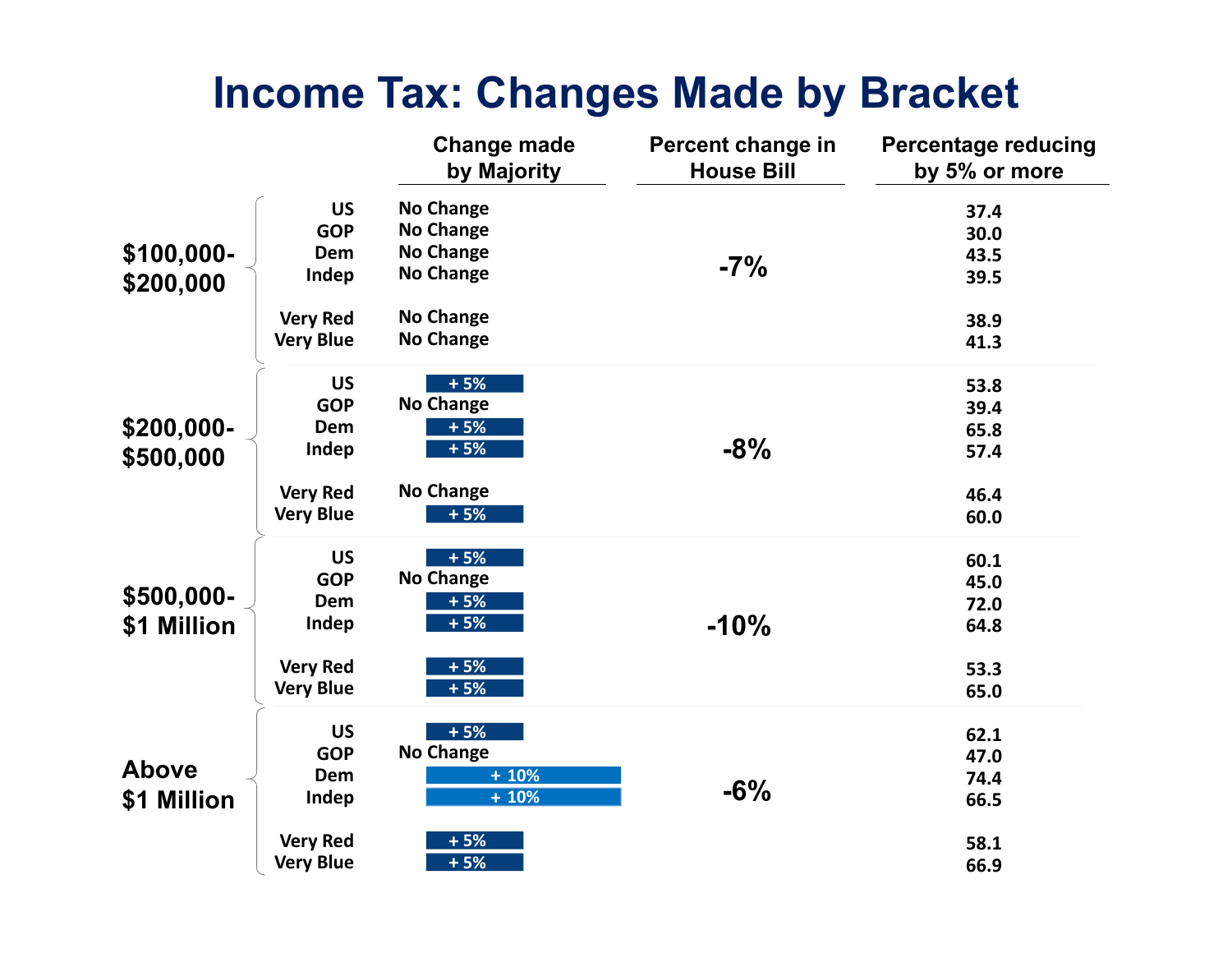## **State and Local Tax Deductions**



PROGRAM FOR PUBLIC CONSULTATION<br>SCHOOL OF PUBLIC POLICY, UNIVERSITY OF MARYLAND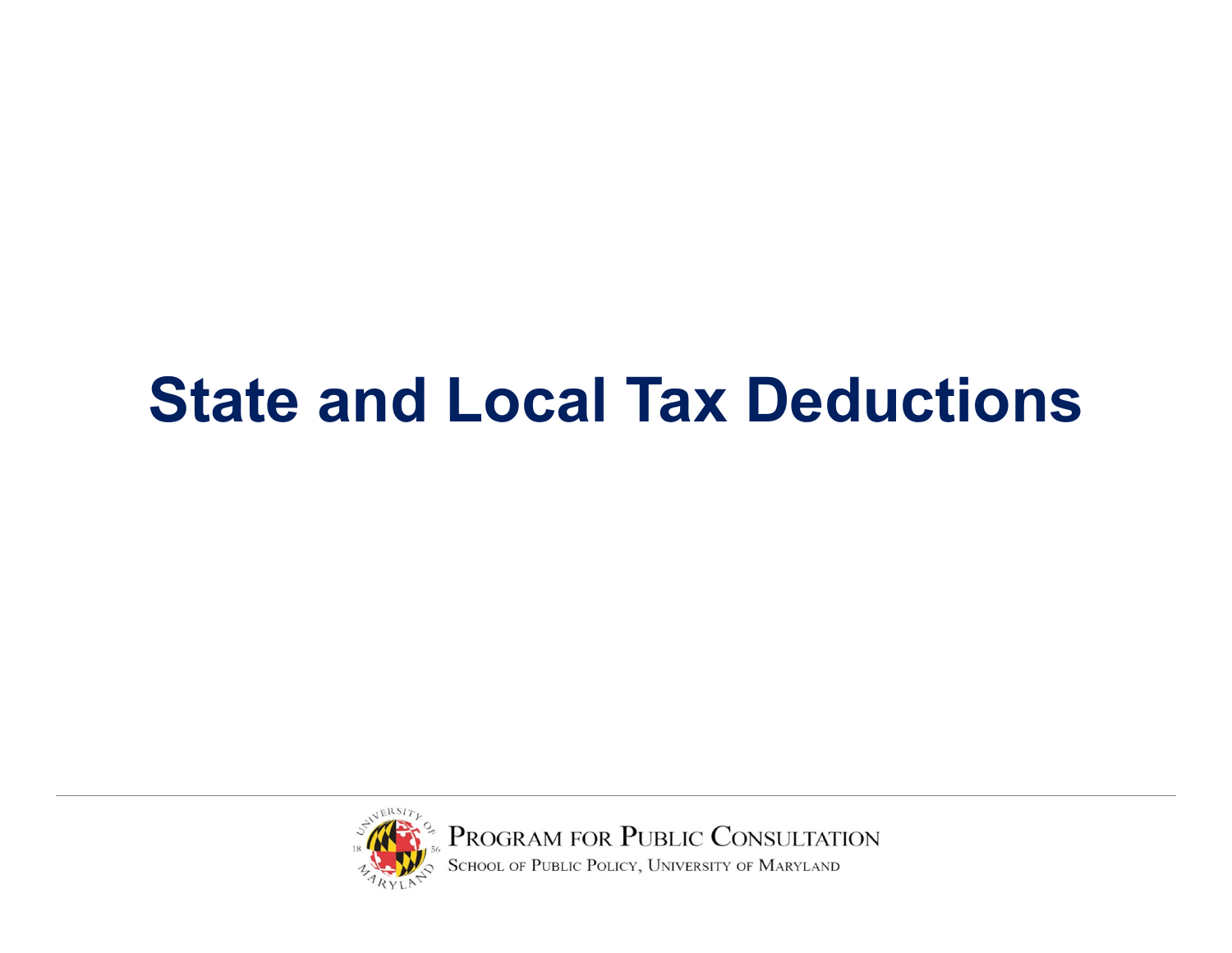## **Eliminating State and Local Tax Deductions**

### **- PRESENTATION OF PROPOSAL -**

Another proposal is to eliminate the deduction for state and local taxes on individual federal income taxes. [However, according to this plan, up to \$10,000 in property taxes could still be deducted.] \*

Here is some background information:

In 2015, more than 32 million American taxpayers claimed the deduction for state and local taxes, including property taxes.

Eliminating this deduction would raise the amount of these taxpayer's federal income taxes.

Eliminating this deduction would affect taxpayers in all 50 states, but taxpayers in states with higher state and local taxes would be affected more because they have more taxes to deduct.

*\*Half the sample was presented this provision, the other half not.* 

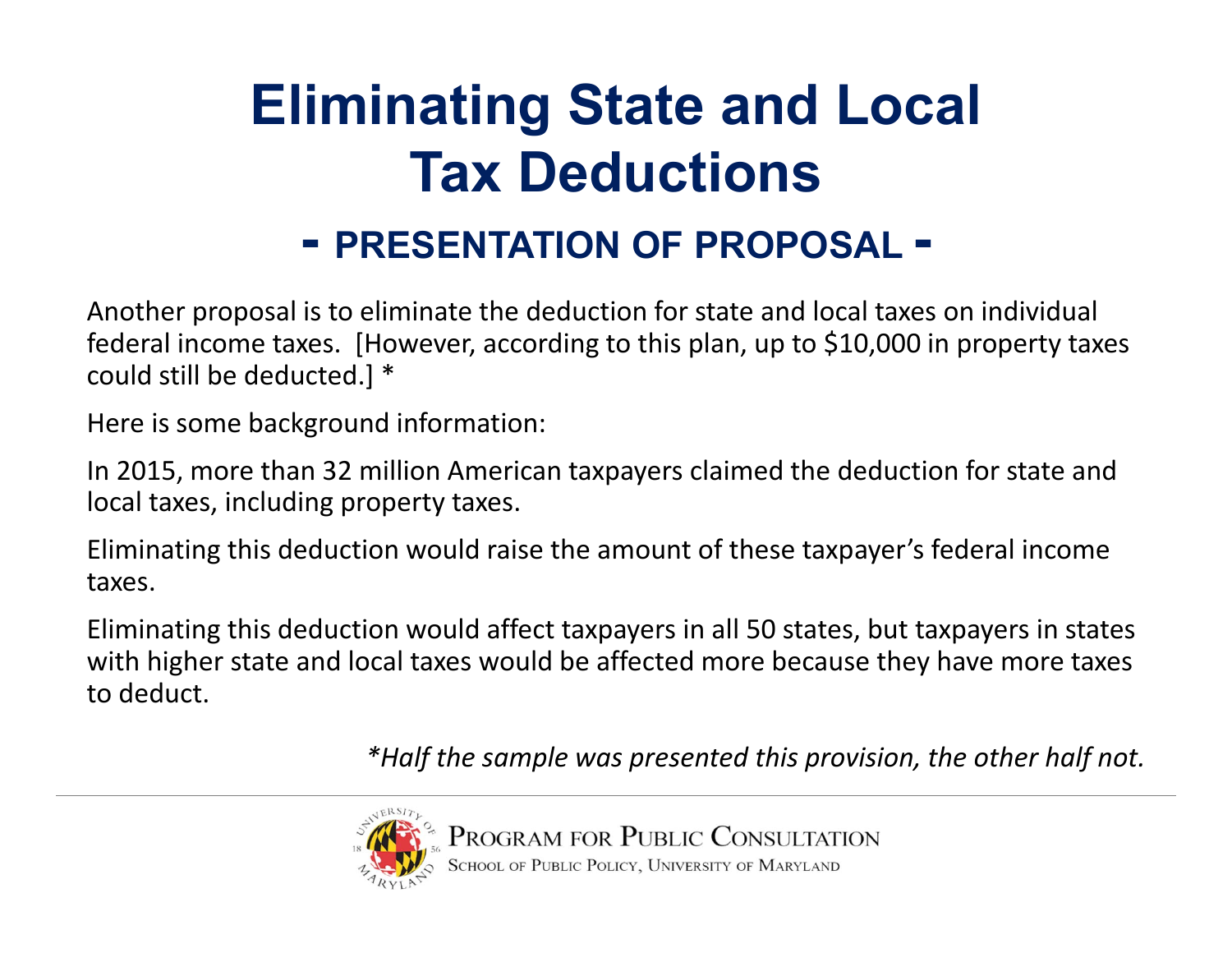### **Eliminating State and Local Tax Deductions - Argument in Favor -**

The deduction for state and local taxes is fundamentally unfair. States and counties vary greatly in terms of the amount of services they provide to their taxpayers. By making the taxes paid to support those services deductible on federal taxes, all taxpayers in the country effectively subsidize those states and counties with more services. States and counties where voters don't get as many services from the government get the short end of the stick. This creates an incentive for state and local government to provide more services when they might not really be needed.

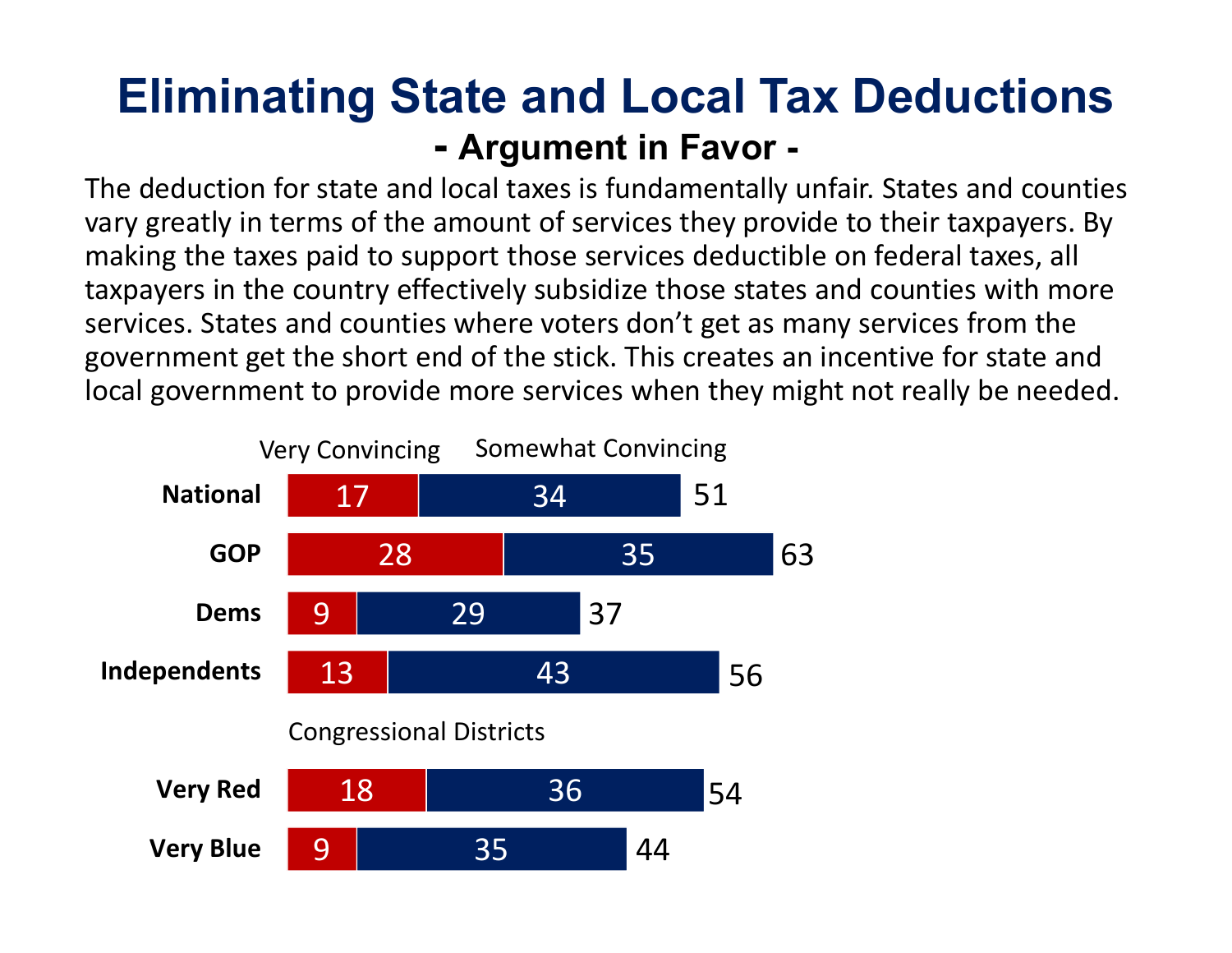### **Eliminating State and Local Tax Deductions - Argument Against -**

This is double taxation clear and simple. Say I earn one hundred dollars and state and local taxes take ten dollars. They are no longer part of my income. Should I still have to pay federal taxes on those ten dollars? States have the right to impose taxes and the federal government should not ignore the fact that the income taxed is no longer available for federal taxation. Furthermore, many of the things that states do with this tax money address important needs that the federal government would otherwise have to address.

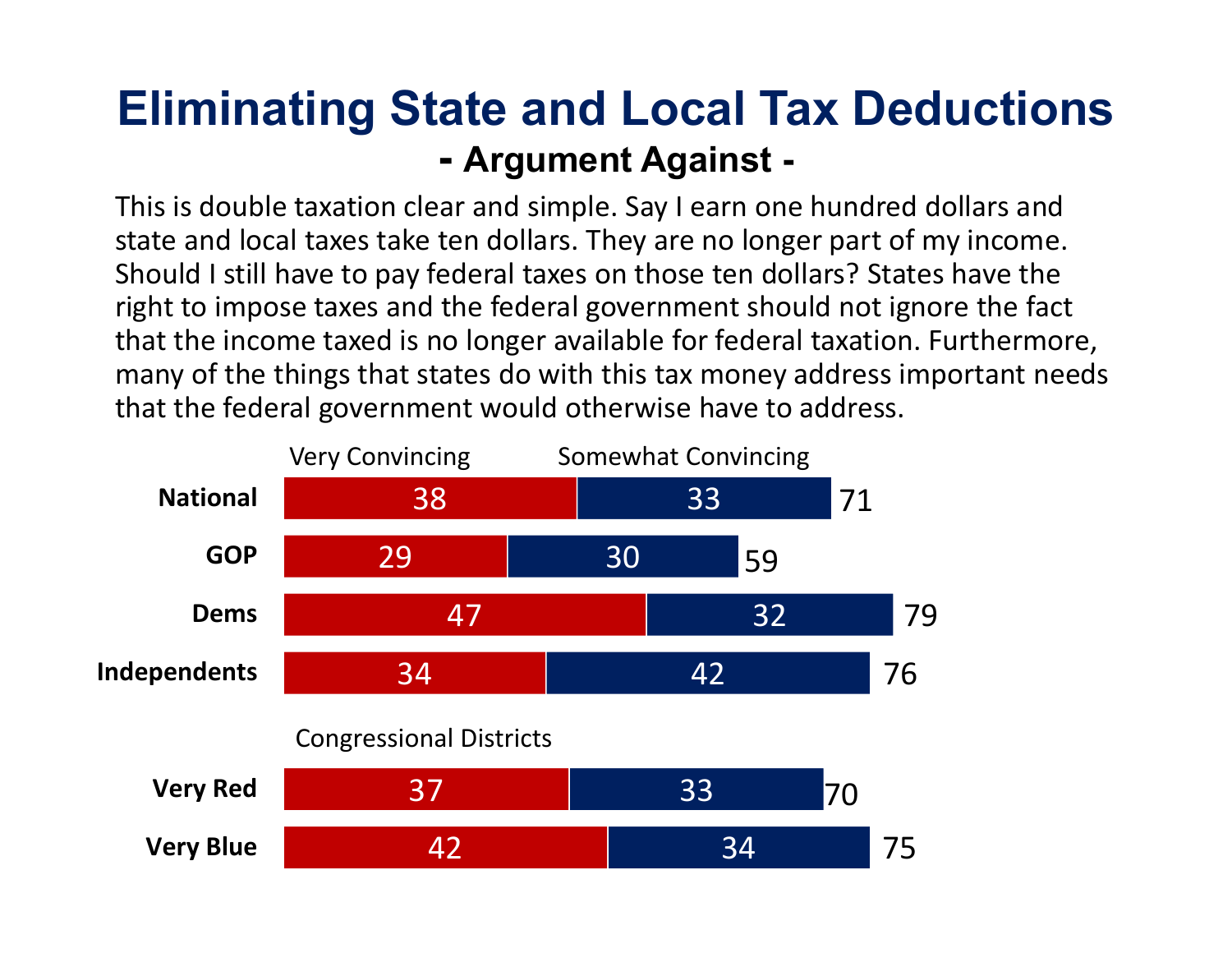### **Eliminating State and Local Tax Deductions - Argument in Favor -**

This deduction favors states and localities that are primarily urban where taxes tend to be higher. Rural areas, where state and local taxes are lower, benefit less. This is not fair.

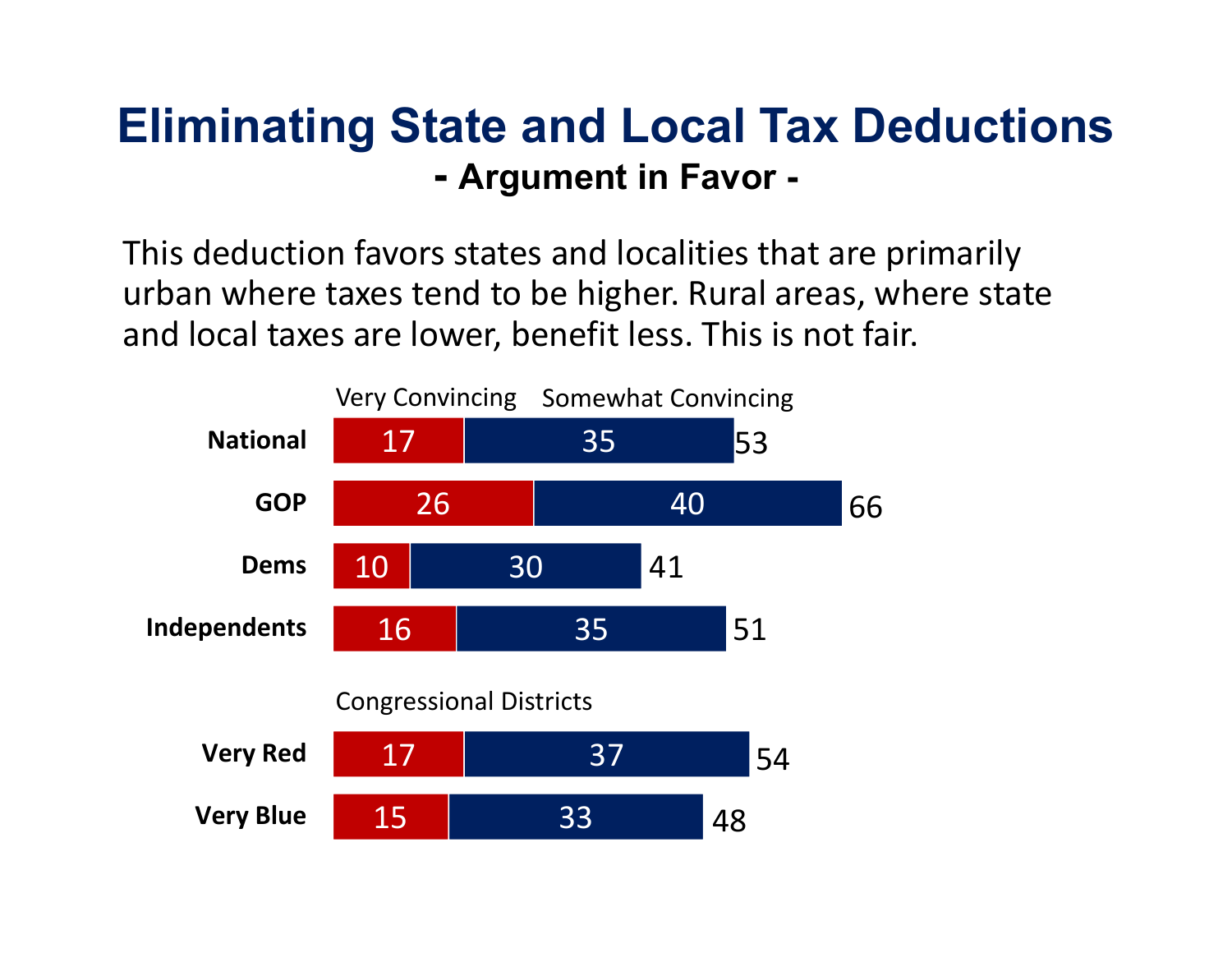### **Eliminating State and Local Tax Deductions - Argument Against -**

This idea that this deduction is unfair because in rural areas people have fewer taxes to deduct makes no sense. In fact, people in rural areas, because they are spread out more, get more federal subsidies such as for highways. Should we try to adjust for that too? Of course not.

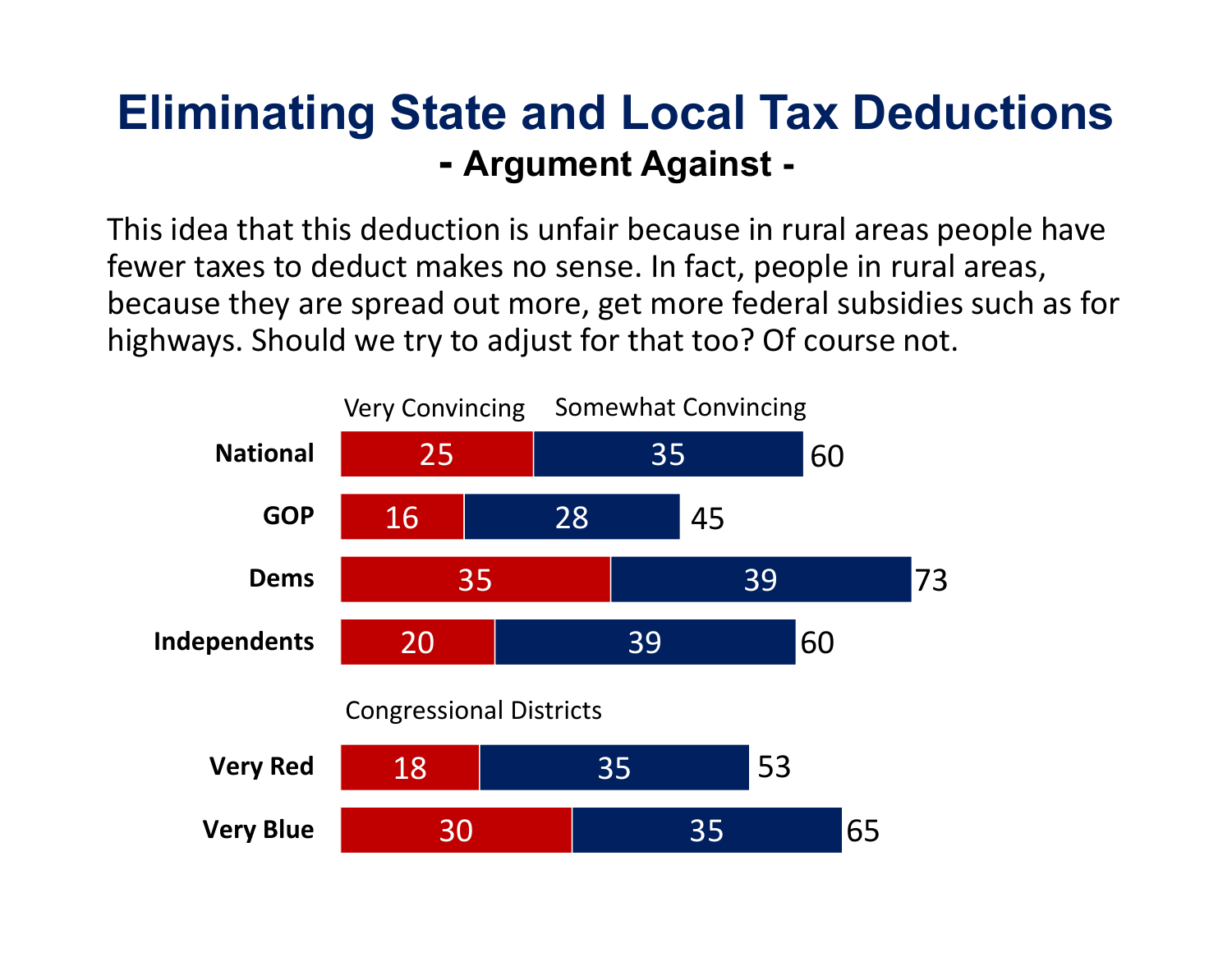### **Eliminating State and Local Tax Deductions - Argument in Favor -**

In terms of the dollars saved from this deduction, the benefits primarily go to higher income people, because they are much more likely to itemize their deductions, because they pay more state and local taxes, and because they are in a higher tax bracket. These high‐income people can afford not to have this deduction.

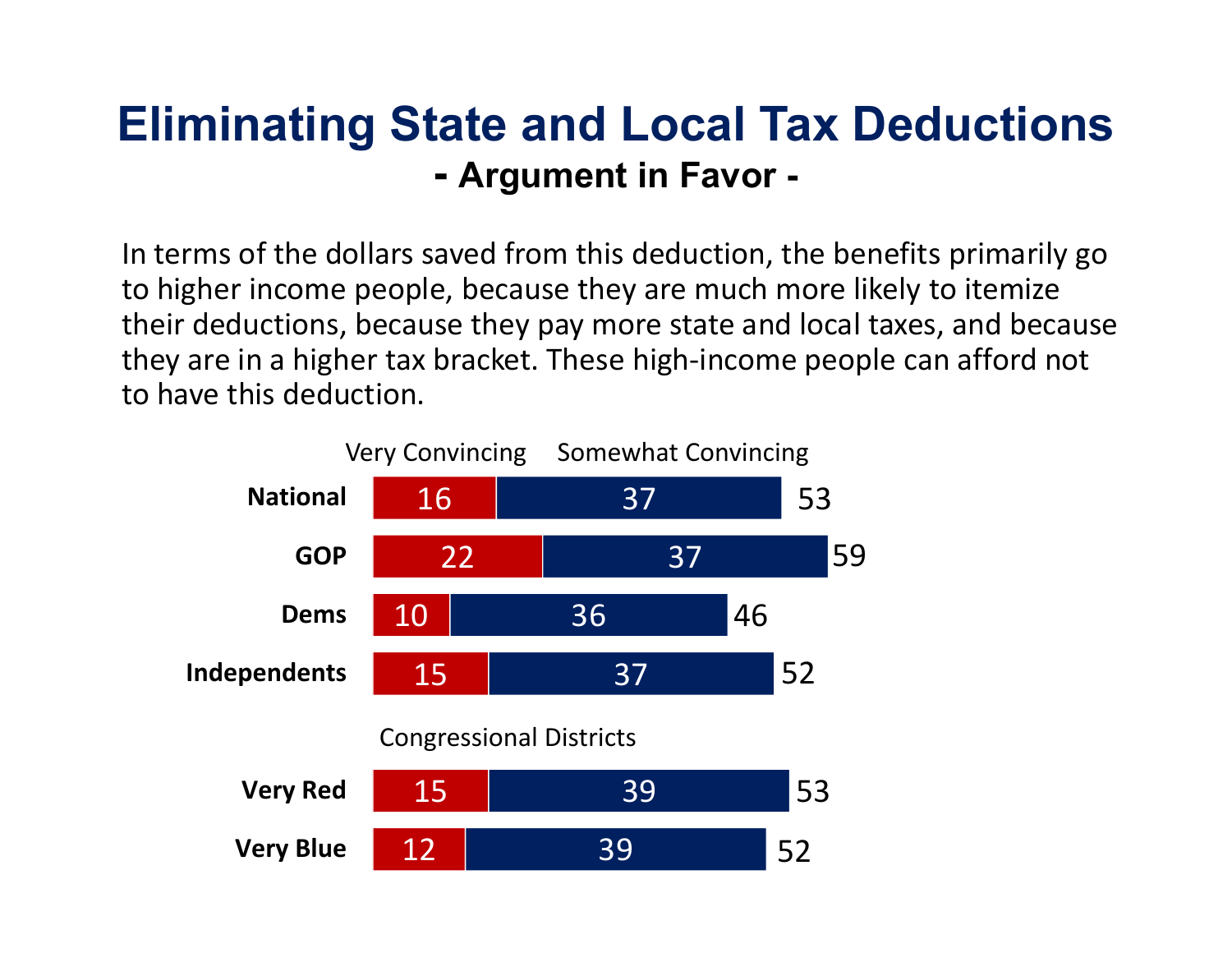### **Eliminating State and Local Tax Deductions - Argument Against-**

In terms of the number of people who benefit, this deduction primarily benefits the middle class. In 2015 nearly 87% of taxpayers who claimed the deduction had an adjusted gross income under \$200,000. Eliminating it would badly hurt many middle class taxpayers.

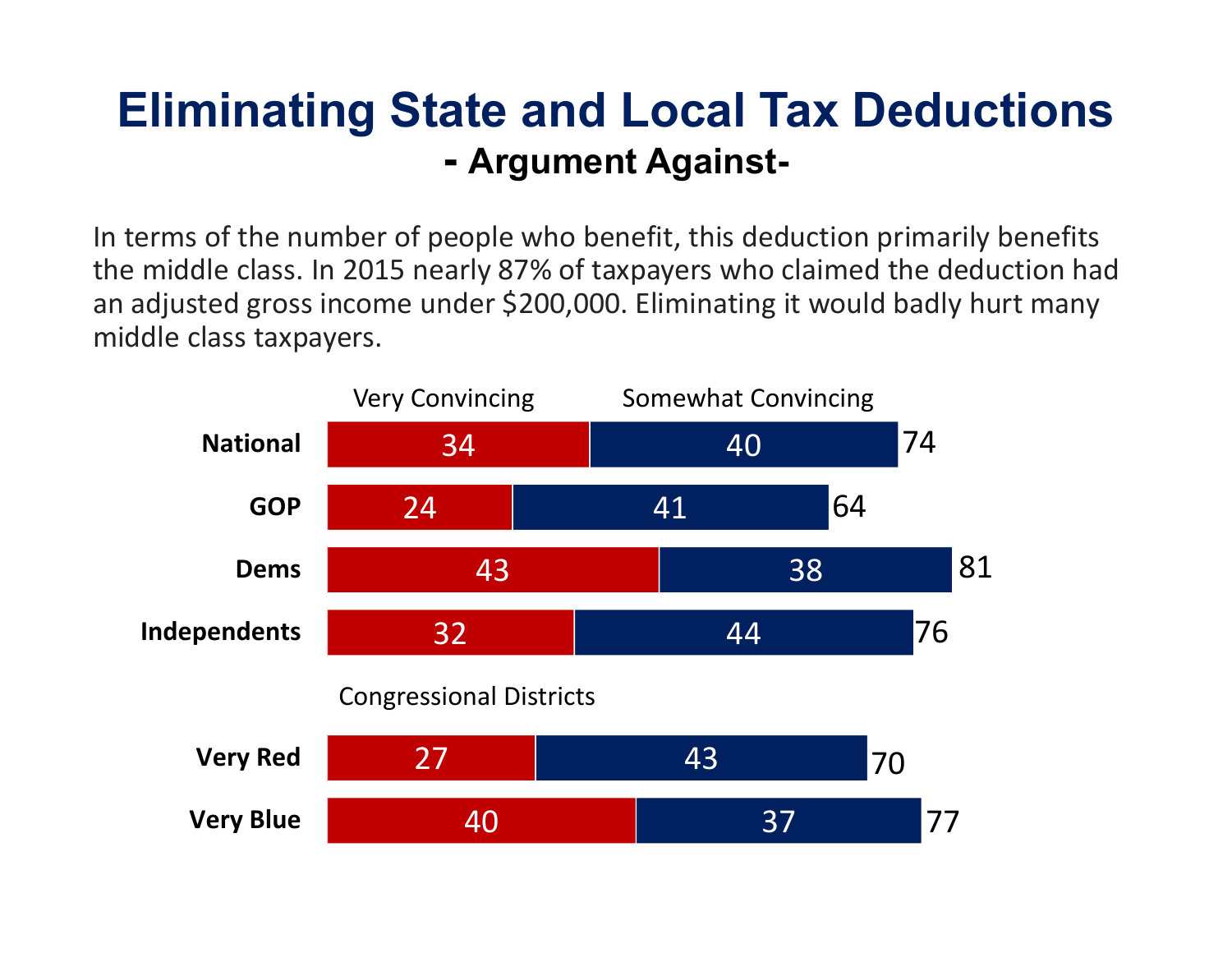### **Eliminating State and Local Tax Deductions - FINAL RECOMMENDATION: SENATE VERSION -**

In conclusion, do you favor or oppose the proposal to eliminate the deduction for state and local taxes on individual federal income taxes, including property taxes?

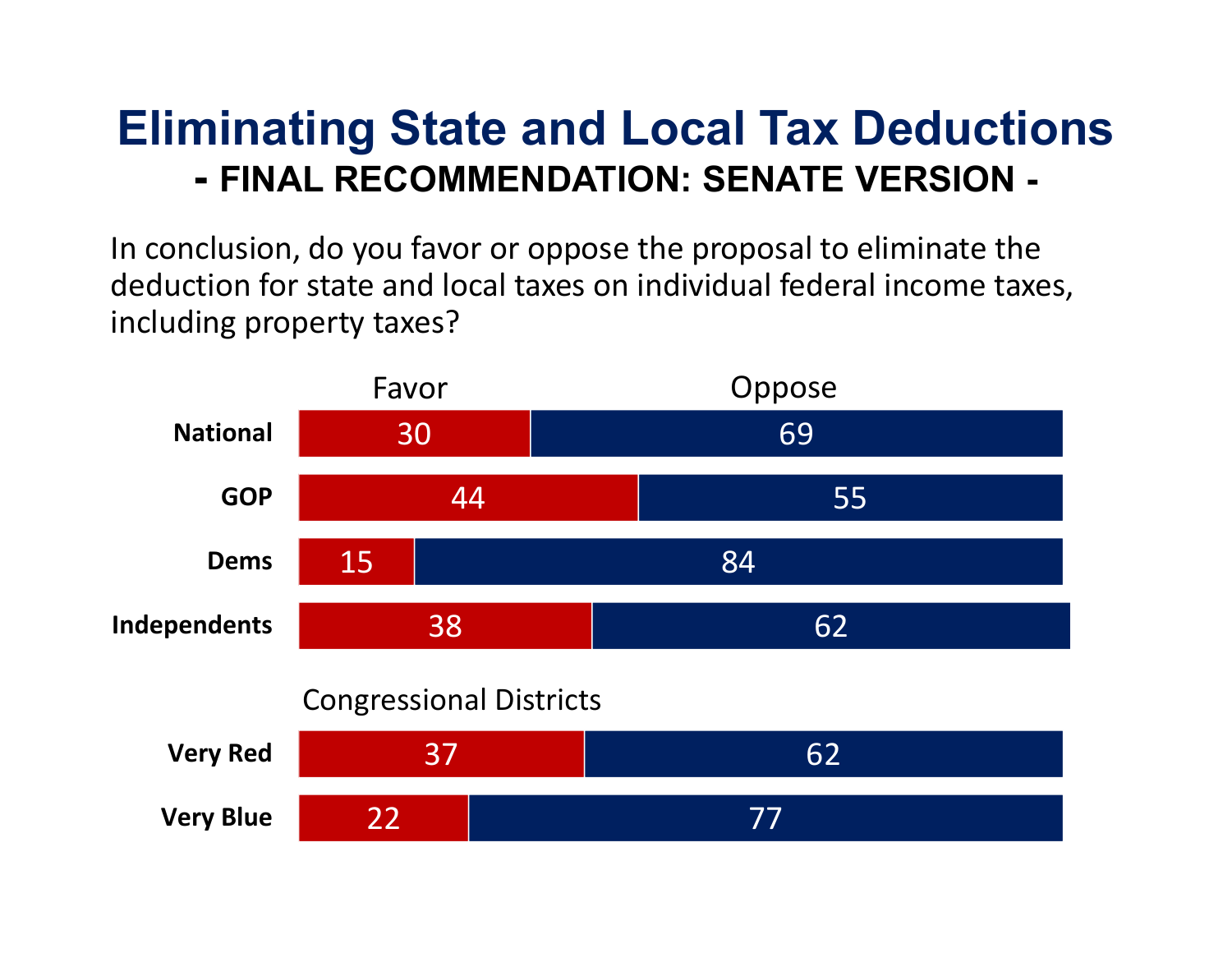### **Eliminating State and Local Tax Deductions - FINAL RECOMMENDATION: HOUSE VERSION -**

In conclusion, do you favor or oppose the proposal to eliminate the deduction for state and local taxes on individual federal income taxes? However, up to \$10,000 in property taxes would still be deductible.

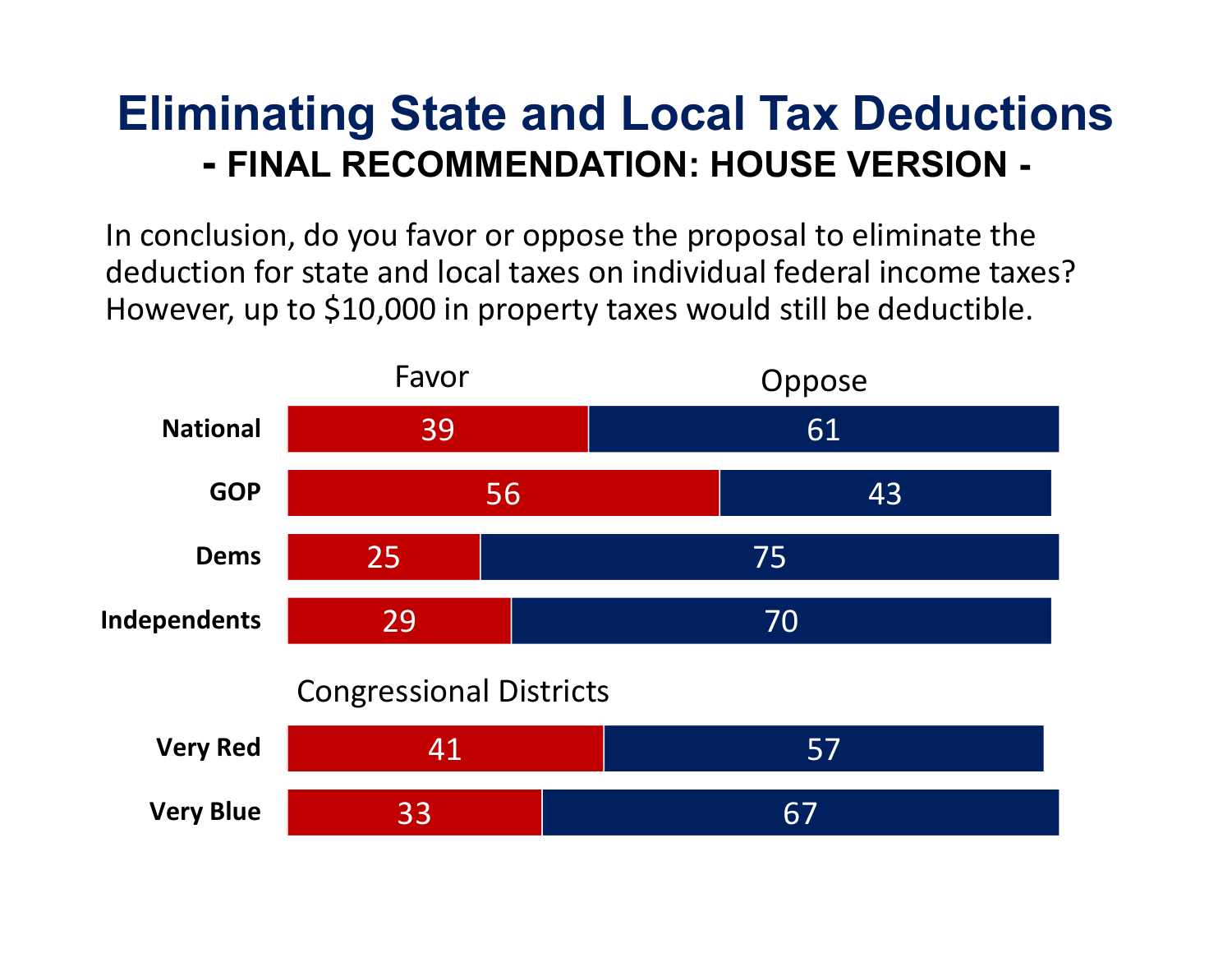## **Corporate Taxes**

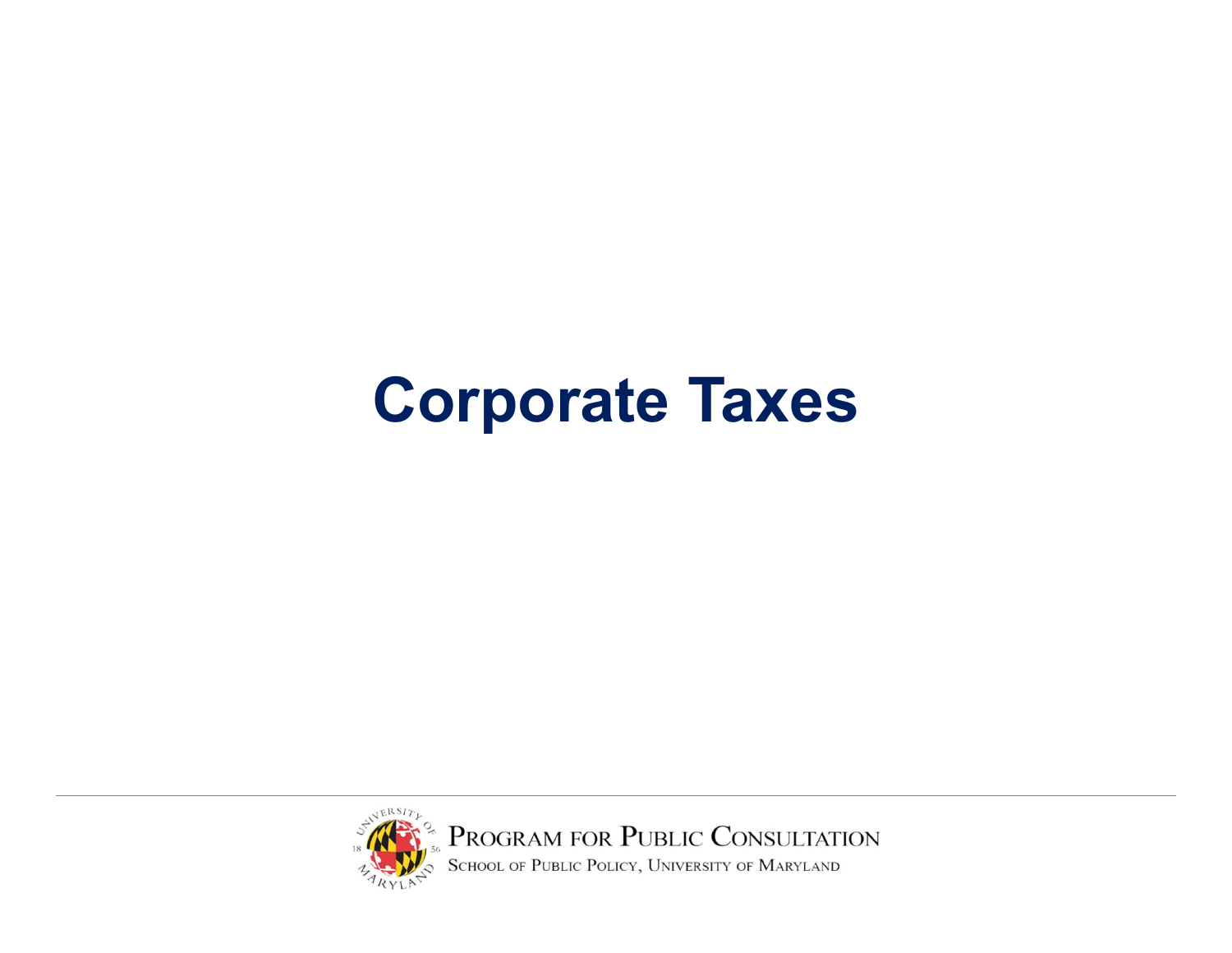### **Lowering Top Corporate Tax Rate - BRIEFING -**

Before getting started we need to clarify some issues. You may have heard that the highest corporate tax rate is 35 percent. This is the amount of the top marginal tax rate. However, no corporation actually pays this amount of tax on their profits as a whole. Just like individuals, corporations have exemptions, credits and other deductions that are applied to their profits before calculating their income tax. Thus, their effective tax rate is considerably lower.

Determining the effective tax rate for corporations has been the subject of some discussion. The simplest method, and the one used by the Government Accountability Office, calculates the percentage of a corporation's profits that are paid in federal taxes. Using this method, profitable corporations, on average, pay about 15% of their profits on taxes.

There are other ways of calculating the effective tax rate. Some have done calculations that include state taxes and foreign taxes. Some have focused on the amount of taxes paid on profits on new investments, independent of the corporations' underlying deductions. By these other calculations, corporations' effective tax rate average more than 20%, even as high as 28%.

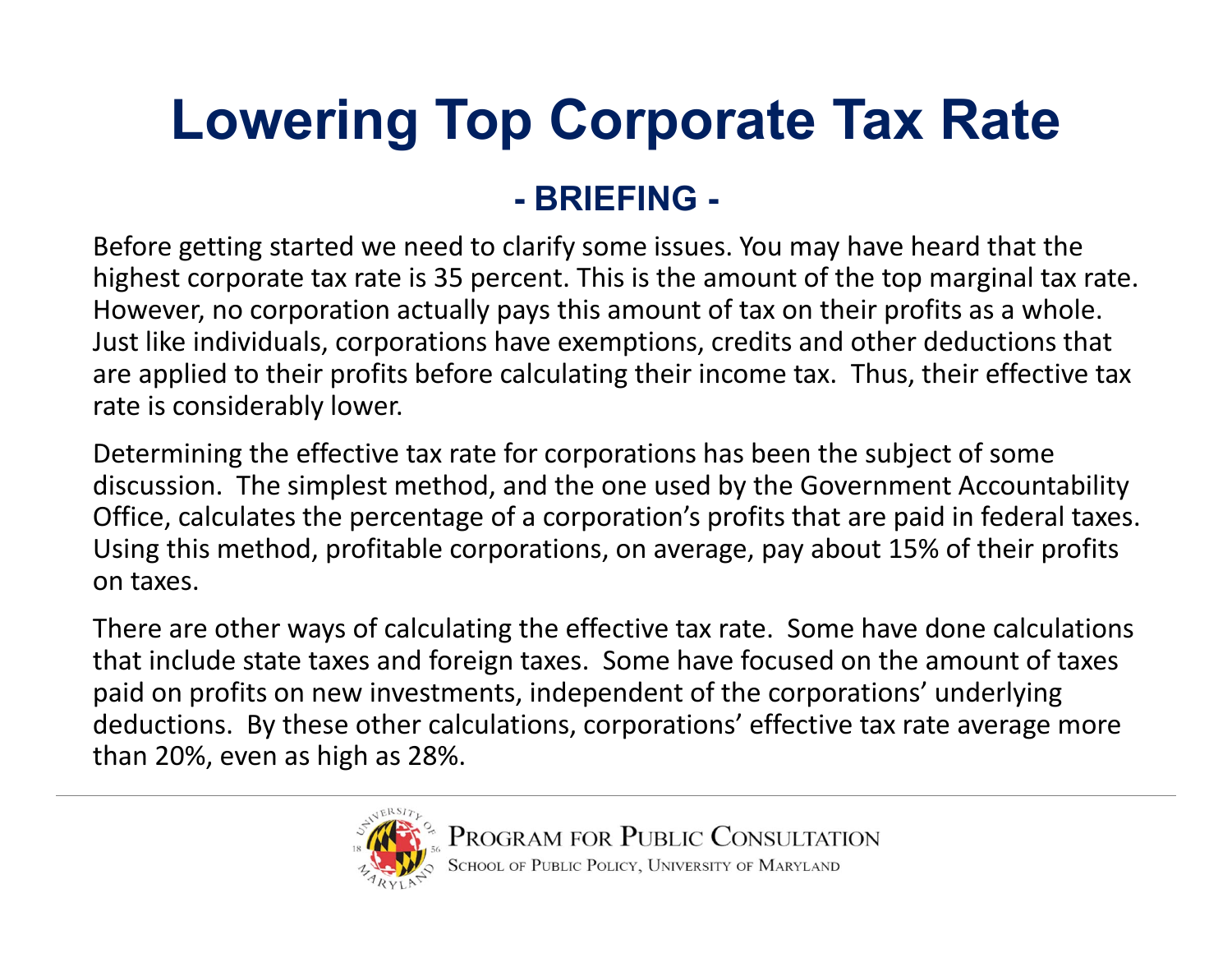### **Corporate Taxes - PRESENTATION OF PROPOSAL -**

The proposal is to lower the top corporate tax rate from 35% to 20%. Exemptions, credits and other deductions would then be applied to this amount.

Over the next decade, this reduction in taxes would reduce revenues to the federal government by \$1.329 trillion.

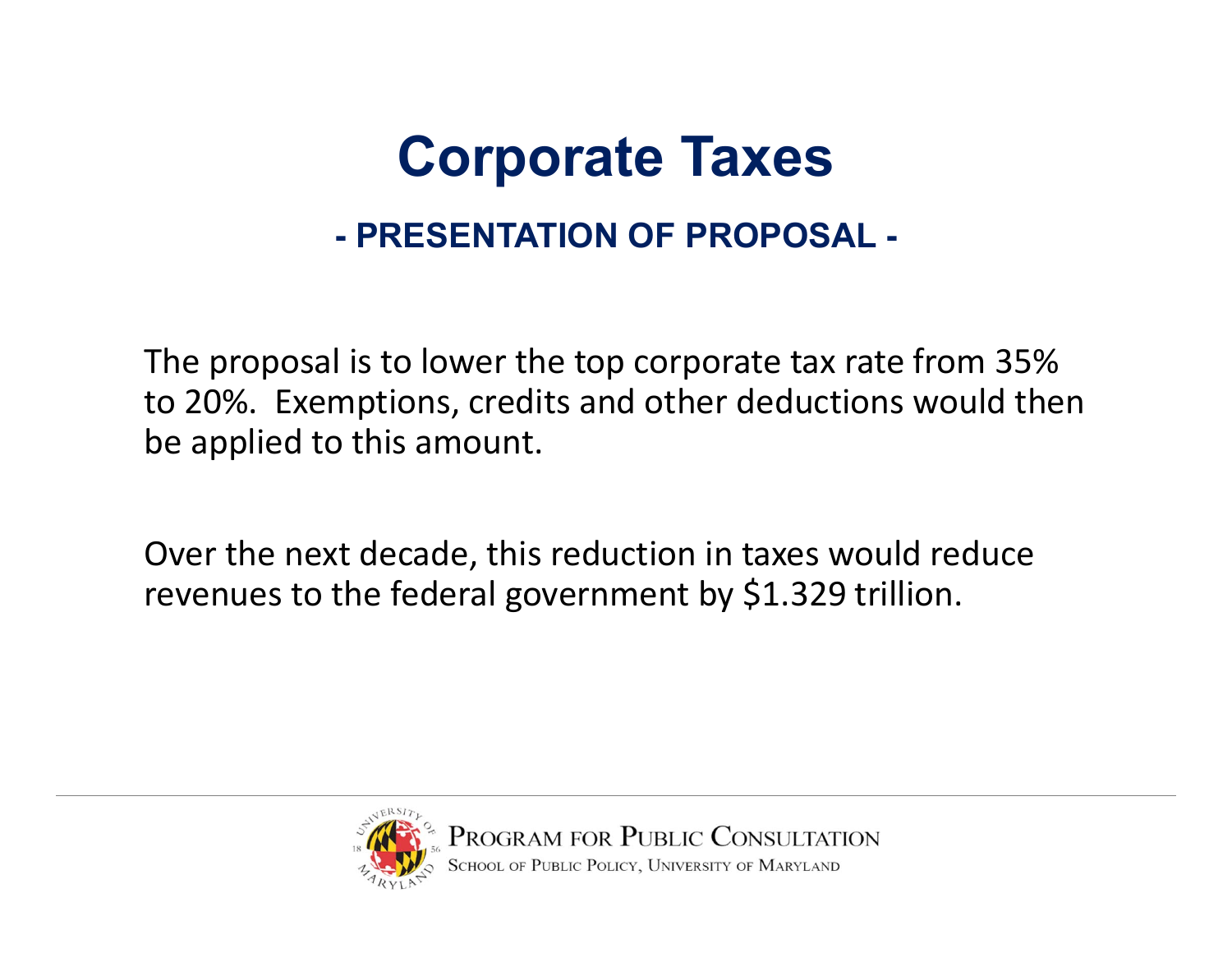### **Lowering Top Corporate Tax Rate - Argument in Favor-**

The 35 percent top corporate tax rate, combined with an average state corporate income tax rate of 4 percent, is the third‐highest rate in the world. The effective tax rate is not as high, but is still higher than in most other advanced countries. If corporate taxes are lower, it will make U.S. corporations more competitive internationally. More important, it will give both U.S. and foreign companies an incentive to invest in the United States rather than abroad. The additional investments will create more jobs for Americans and push up wages. The current corporate income tax also gives companies an artificial tax incentive to borrow more than they otherwise would; cutting the rate would reduce that problem.

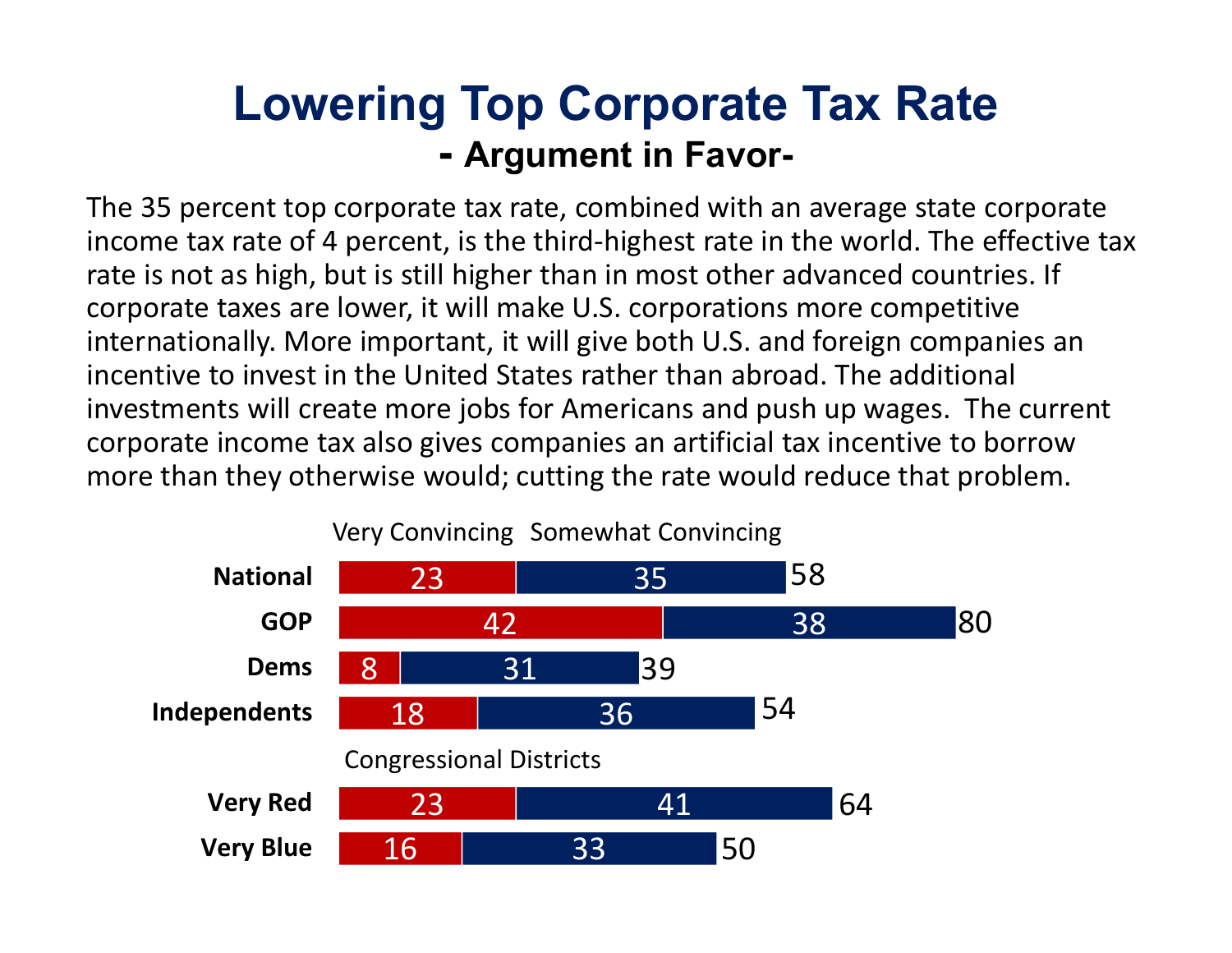### **Lowering Top Corporate Tax Rate - Argument Against -**

It's easy to say that lower taxes will help stimulate the economy. But when corporations get extra funds from tax breaks, they do not always invest those funds or raise workers' salaries; they often pass them on to shareholders or just boost the already huge salaries of their top executives. Over the last decades, while corporate profits have risen, their taxes have gone down, and the majority of corporations do not pay any taxes. Obviously corporate lobbyists have been hard at work. We have a large budget deficit and corporations need to step up and make a larger contribution to reducing it. ا ل<br>مصط

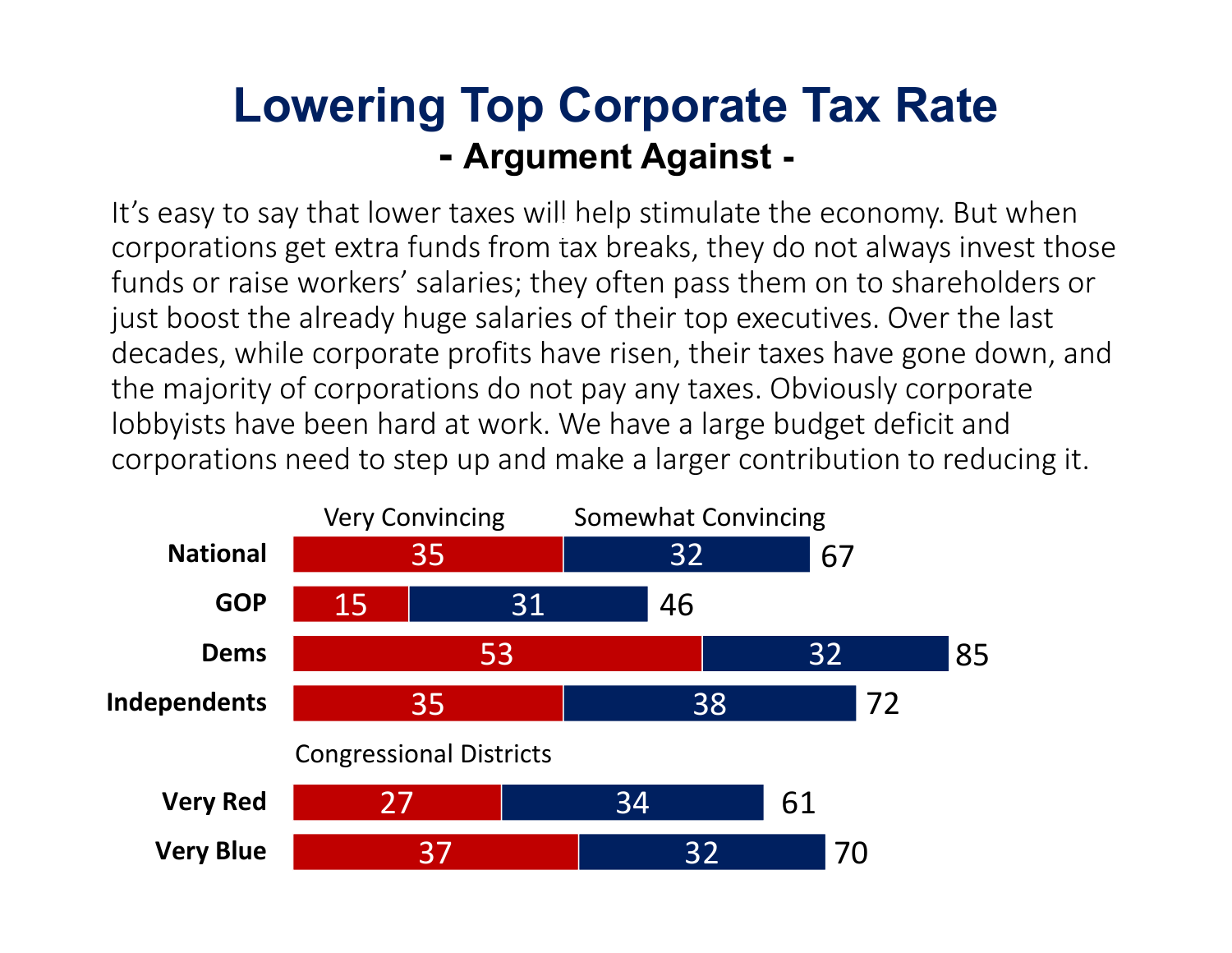### **Lowering Top Corporate Tax Rate - FINAL RECOMMENDATION -**

Do you favor or oppose the proposal to lower the top corporate tax rate from 35% to 20%. Exemptions, credits and other deductions would then be applied to this amount.

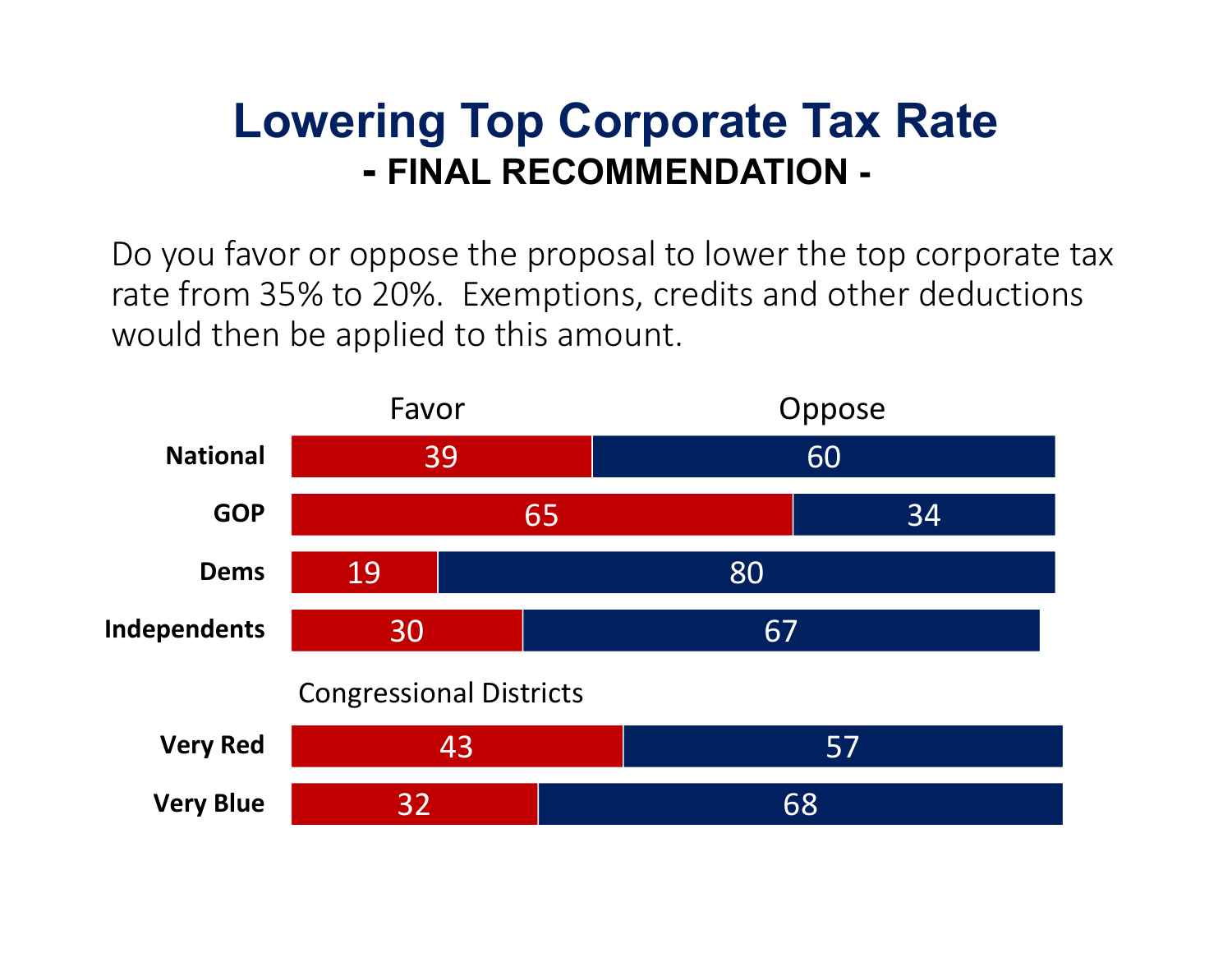## **Lowering Tax on Pass-Through Business Owners - PRESENTATION OF PROPOSAL -**

We will now consider a proposal to reduce taxes for some business owners. There is a kind of business, such as sole proprietorships or partnerships that does not pay ordinary corporate taxes. Instead the business distributes the profits to the owners who then pay regular individual income tax rates on those profits. These are called 'pass‐ through' businesses.

Like all other individuals, owners of such 'pass-through' businesses pay rates as high as 39.6% on income over and above \$418,400 (after deductions).

This proposal would set a new maximum tax rate for owners of 'pass‐ through' businesses at 25%.

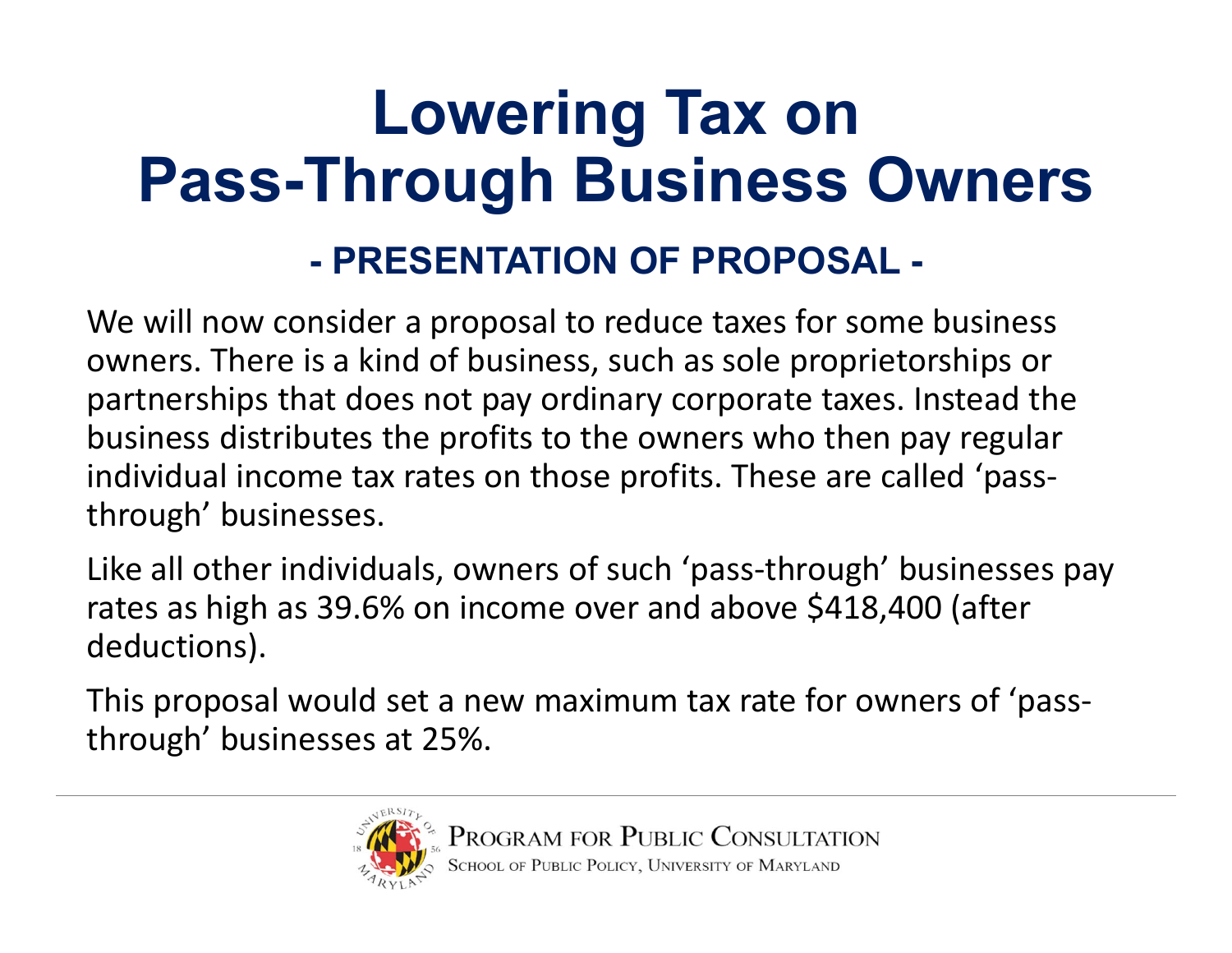#### **Lowering Tax on 'Pass-Through' Business Owners - Argument in Favor -**

Most of the businesses that would be affected by this are small businesses, which are an important source of job creation. And regardless of their size, if we lower the top tax rate that the owners of pass through companies pay, this will free them up to invest more, grow their business, create more jobs and be an even more vibrant engine of the economy.

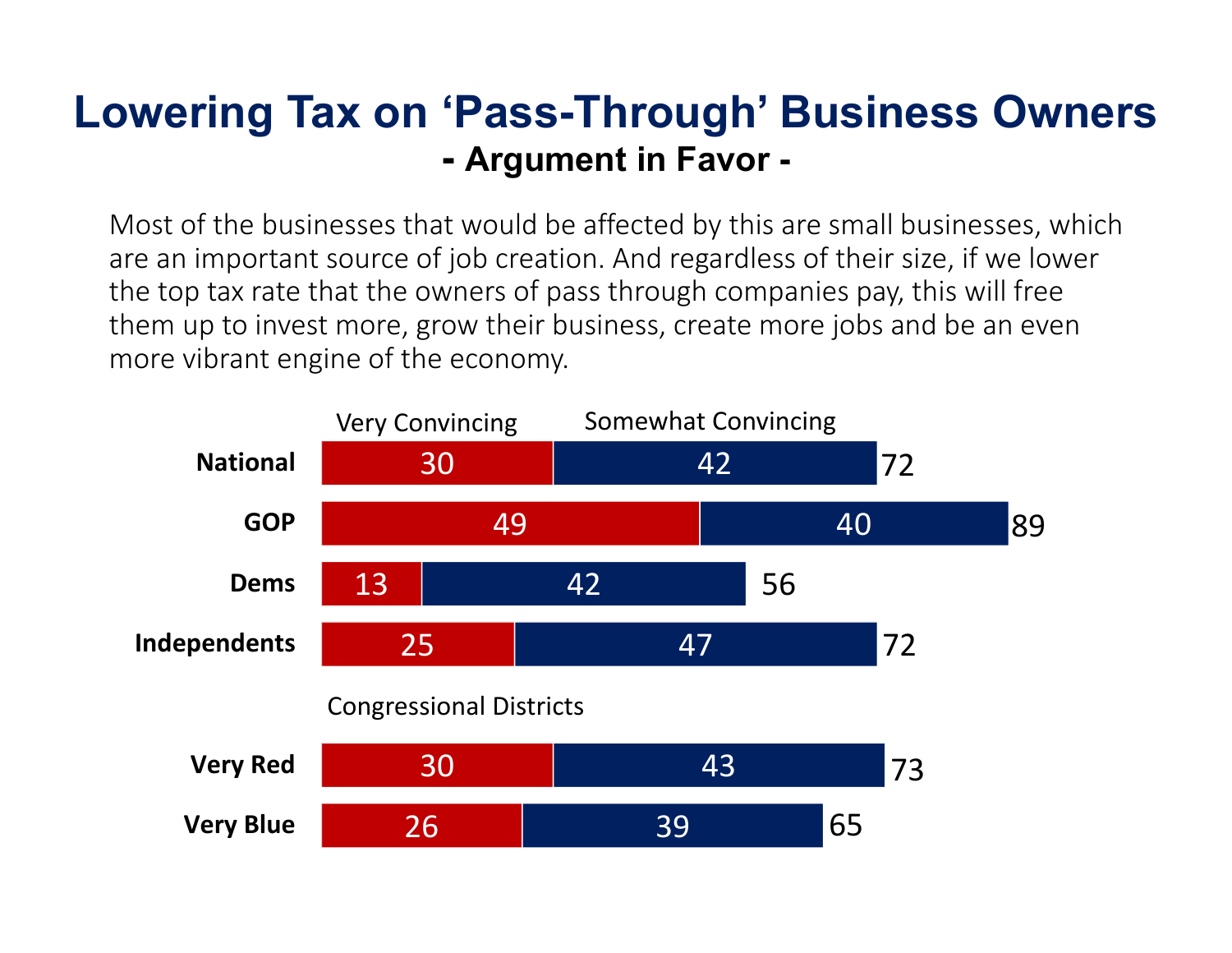#### **Lowering Tax on 'Pass-Through' Business Owners - Argument Against-**

This proposal has two problems. First, this tax break will only benefit the wealthiest 5‐6 percent of business owners, because they are the only ones who now pay more than the 25% rate. Many of these businesses are not "small." Second, lots of high‐ income people will set themselves up as a 'pass‐through' business so they can re‐ categorize their wages as business profits and pay the lower rate. That is what happened when this was tried in Kansas. This proposal will do nothing to help the middle class, but will reduce revenues and worsen the deficit.

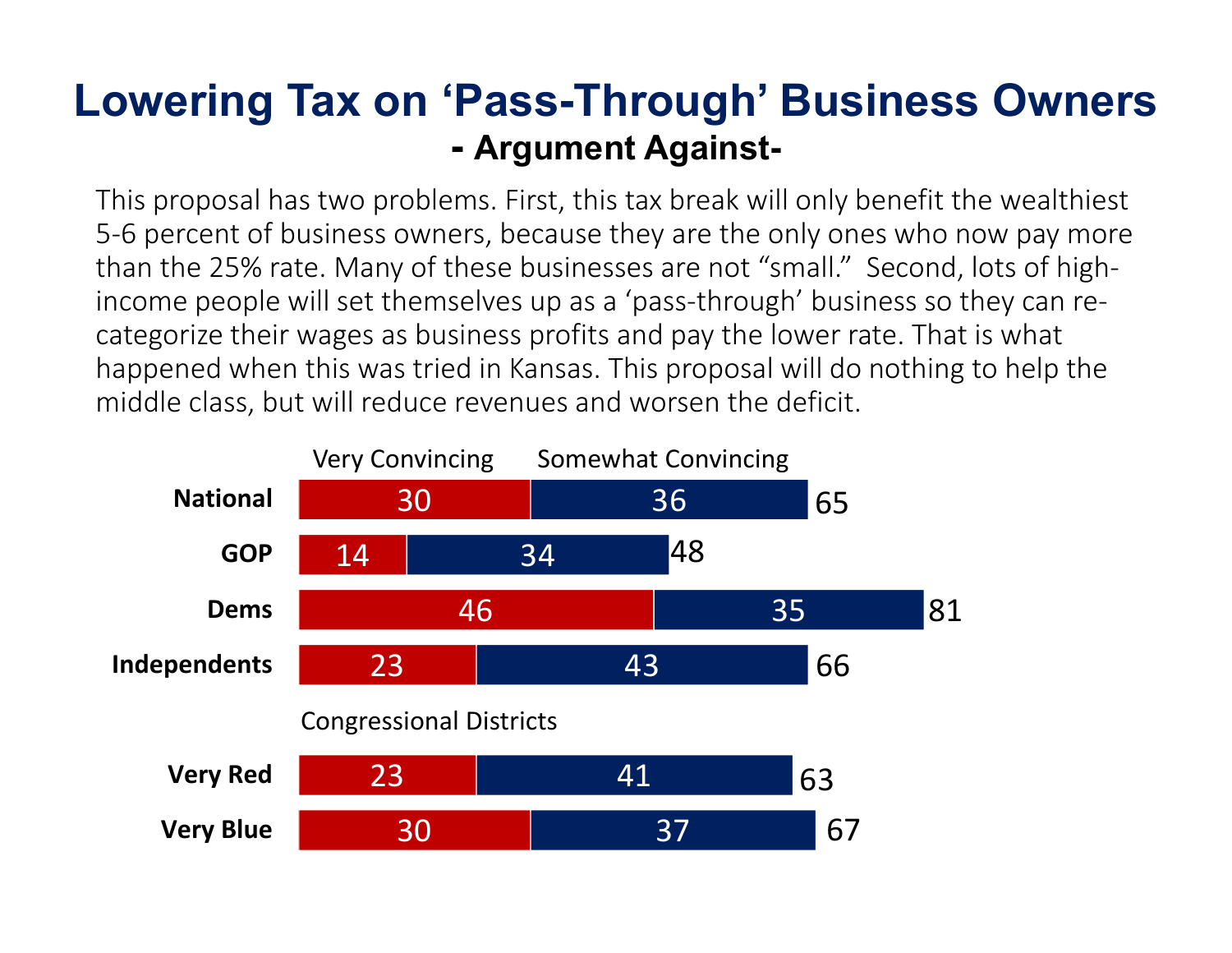### **Lowering Tax on 'Pass-Through' Business Owners - FINAL RECOMMENDATION -**

Setting a new maximum tax rate for owners of 'pass‐through' businesses at 25%.

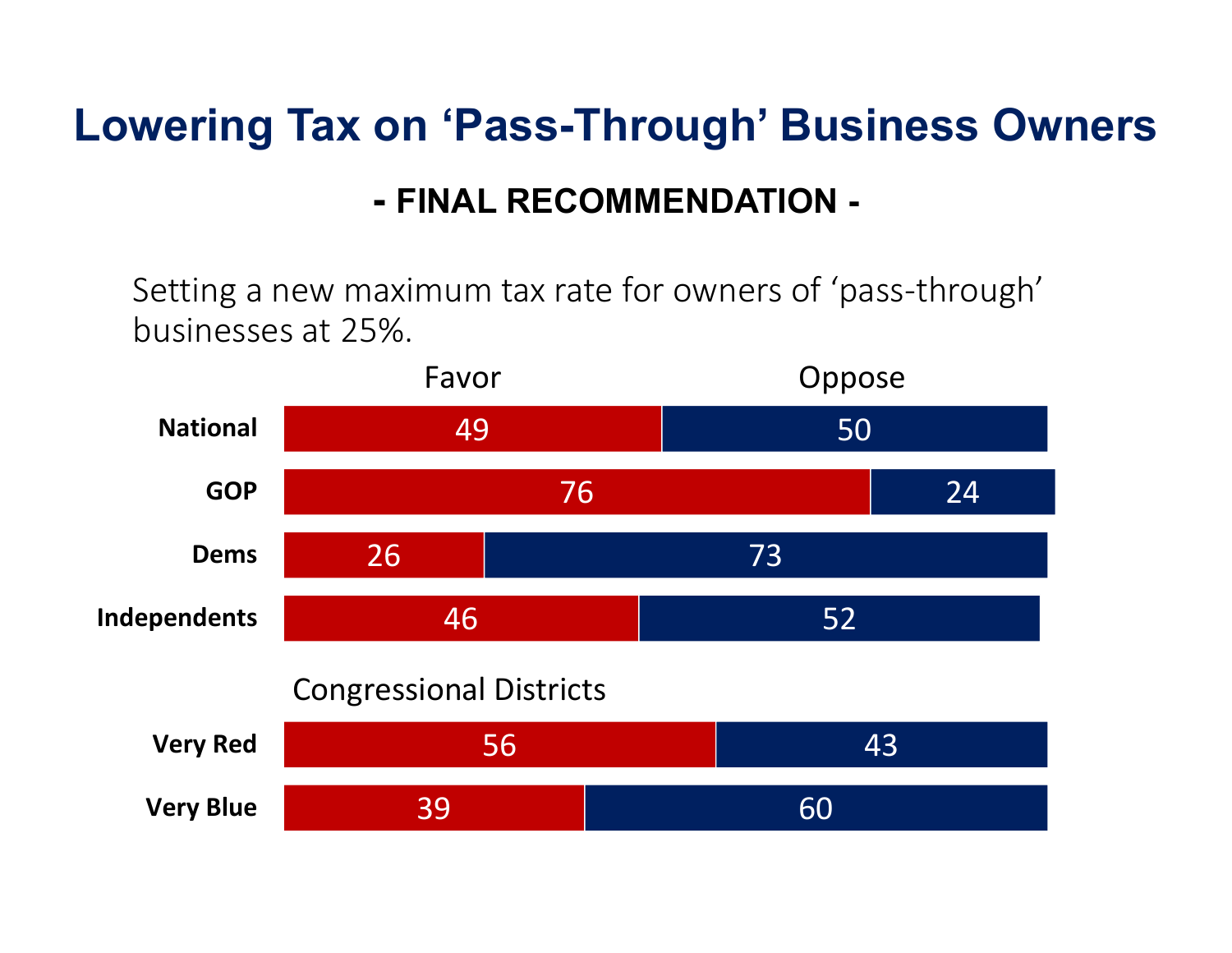### **Territorial Tax- PRESENTATION OF PROPOSAL -**

Another proposal relates to U.S. companies that have subsidiaries in other countries. Currently, such a U.S. company can deduct the taxes it pays in the other country, but then has to pay normal U.S. corporate income taxes on the remaining profits. U.S. companies do not have to pay the U.S. tax until it brings those profits back into this country.

The proposal is to eliminate the U.S. corporate income tax on profits made by subsidiaries in other countries.

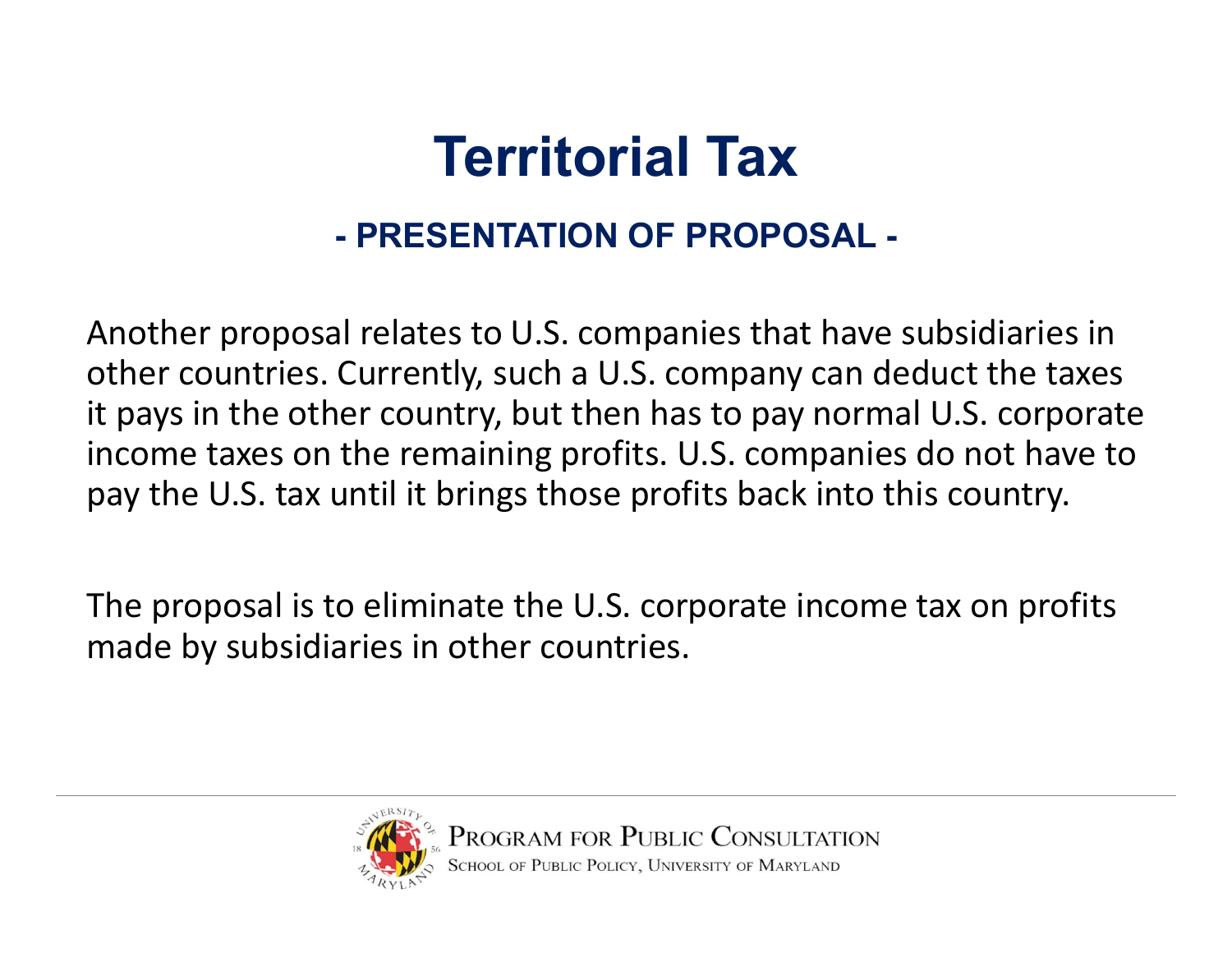### **Territorial Tax- Argument in Favor-**

When U.S. companies are operating in other countries they are at a disadvantage because they not only have to pay local taxes but U.S. taxes as well. We need to help make U.S. companies more competitive by removing this burden. Furthermore, right now U.S. companies have a strong incentive to keep their profits abroad so as to delay paying taxes on those profits. Eliminating this tax would encourage companies to bring those profits back into the country and invest them here, helping to stimulate the U.S. economy and creating jobs.

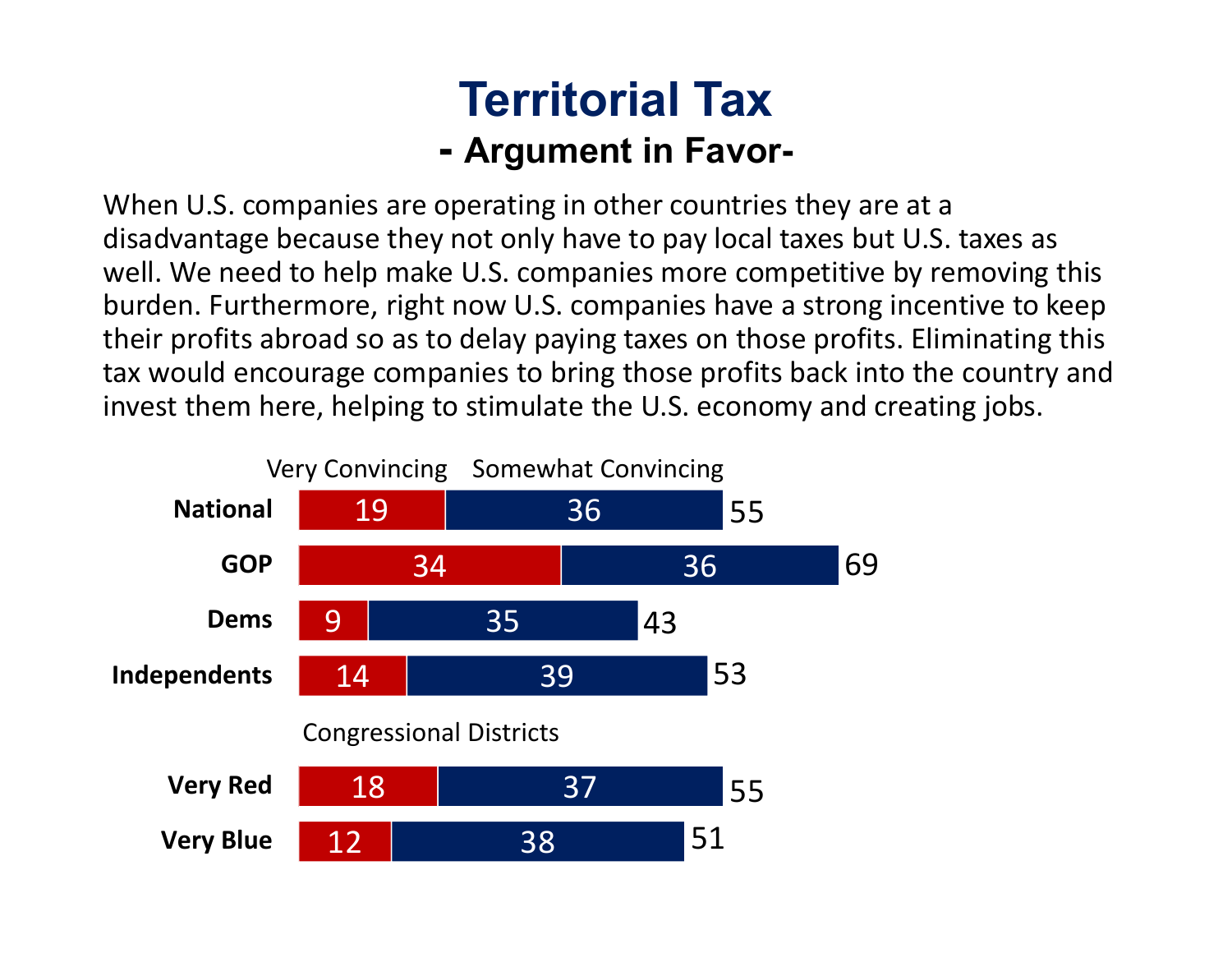### **Territorial Tax- Argument Against -**

If we eliminate the tax on U.S. subsidiaries operating in other countries with lower tax rates than ours, we will be effectively encouraging those companies to invest in other countries rather than here. We will be encouraging them to export jobs overseas where taxes are lower. This will help drive down wages here. This whole idea is yet one more way that U.S. corporations are trying to avoid paying their fair share of taxes, driving up the deficit. If we want to stop encouraging those companies from keeping those profits abroad, we should tax them at a higher rate, not eliminate the tax.

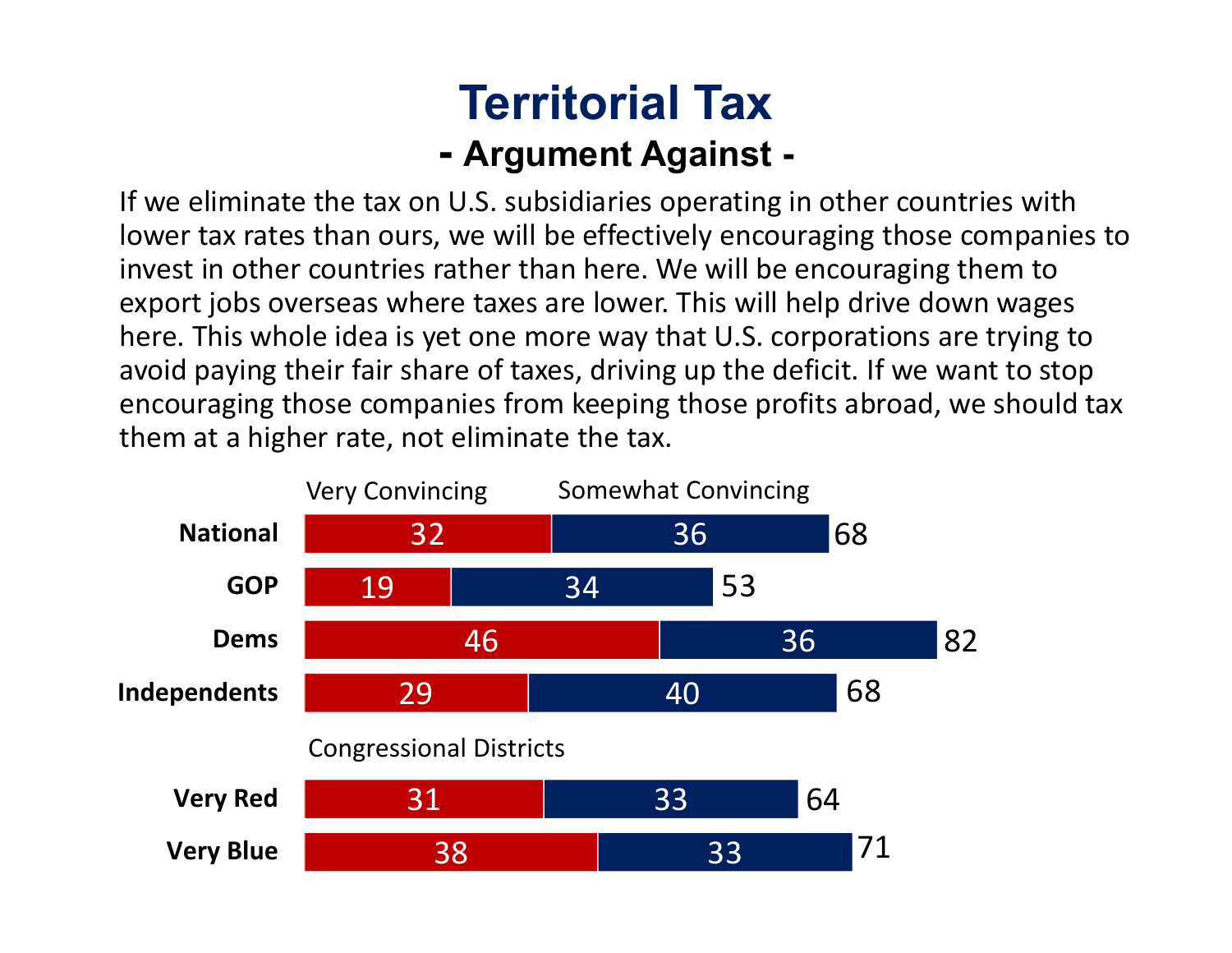### **Territorial Tax**

#### **- FINAL RECOMMENDATION-**

In conclusion, do you favor or oppose the proposal to eliminate the U.S. corporate income tax on profits made by their subsidiaries in other countries.

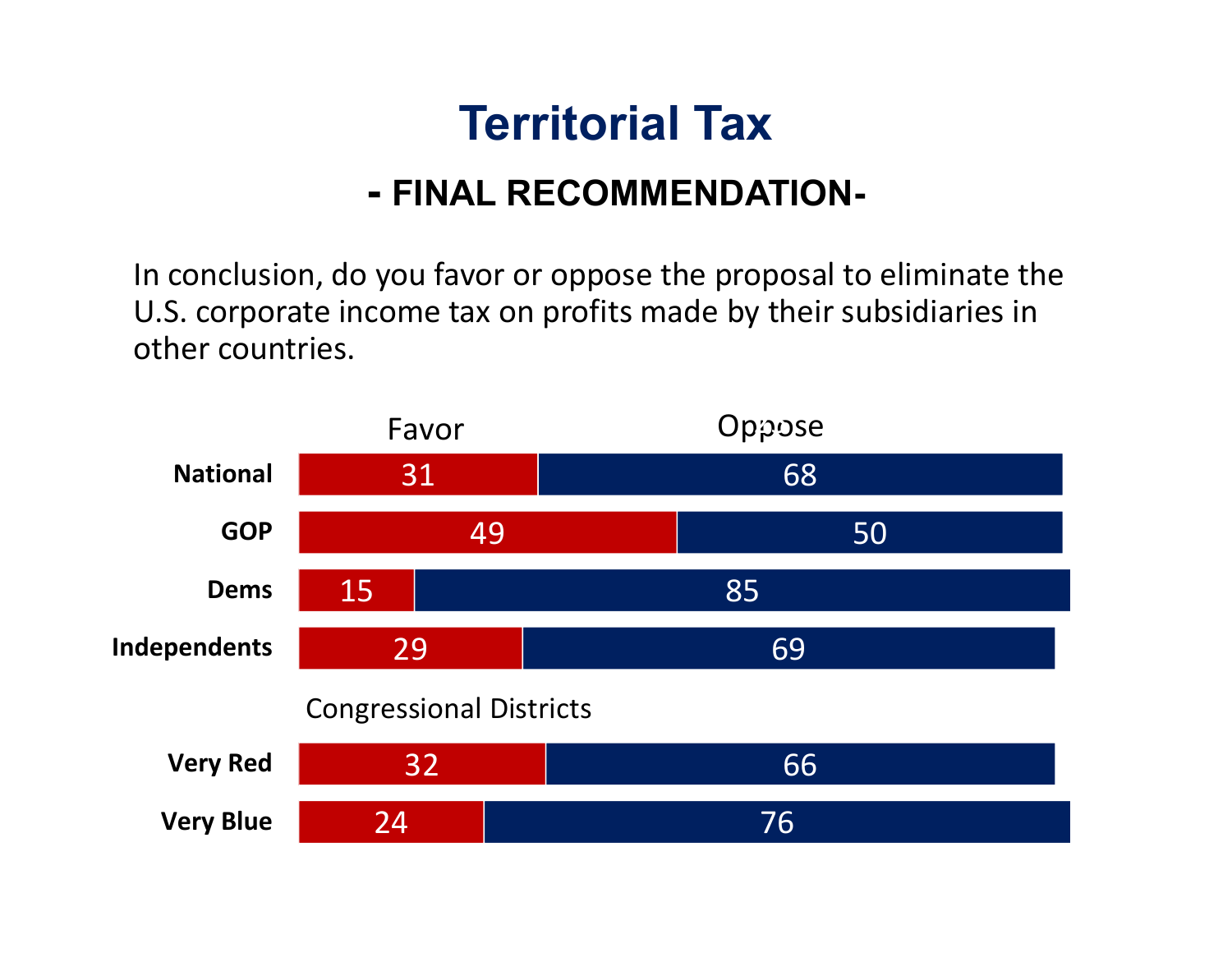## **Immediate Expensing**

#### **- PRESENTATION OF PROPOSAL -**

We will now consider some possible changes to tax deductions. When money is spent on certain things it can be deducted from taxable income, thus lowering ones taxes.

As you may know, when businesses make investments in things like equipment they can deduct these costs, but they cannot deduct the full amount in the first year. Rather they must spread the deduction over a number of years based on how long the investment or equipment is useful to the company.

Another proposal is that for the next five years businesses would be allowed to deduct the full amount of their investments (other than buildings) in the same year they make the investment, rather than spreading it out over a number of years. This will result in a tax cut in that first year, but slightly higher taxes in later years.

Over the next decade, this reduction in taxes would reduce revenues to the federal government by \$61 Billion.

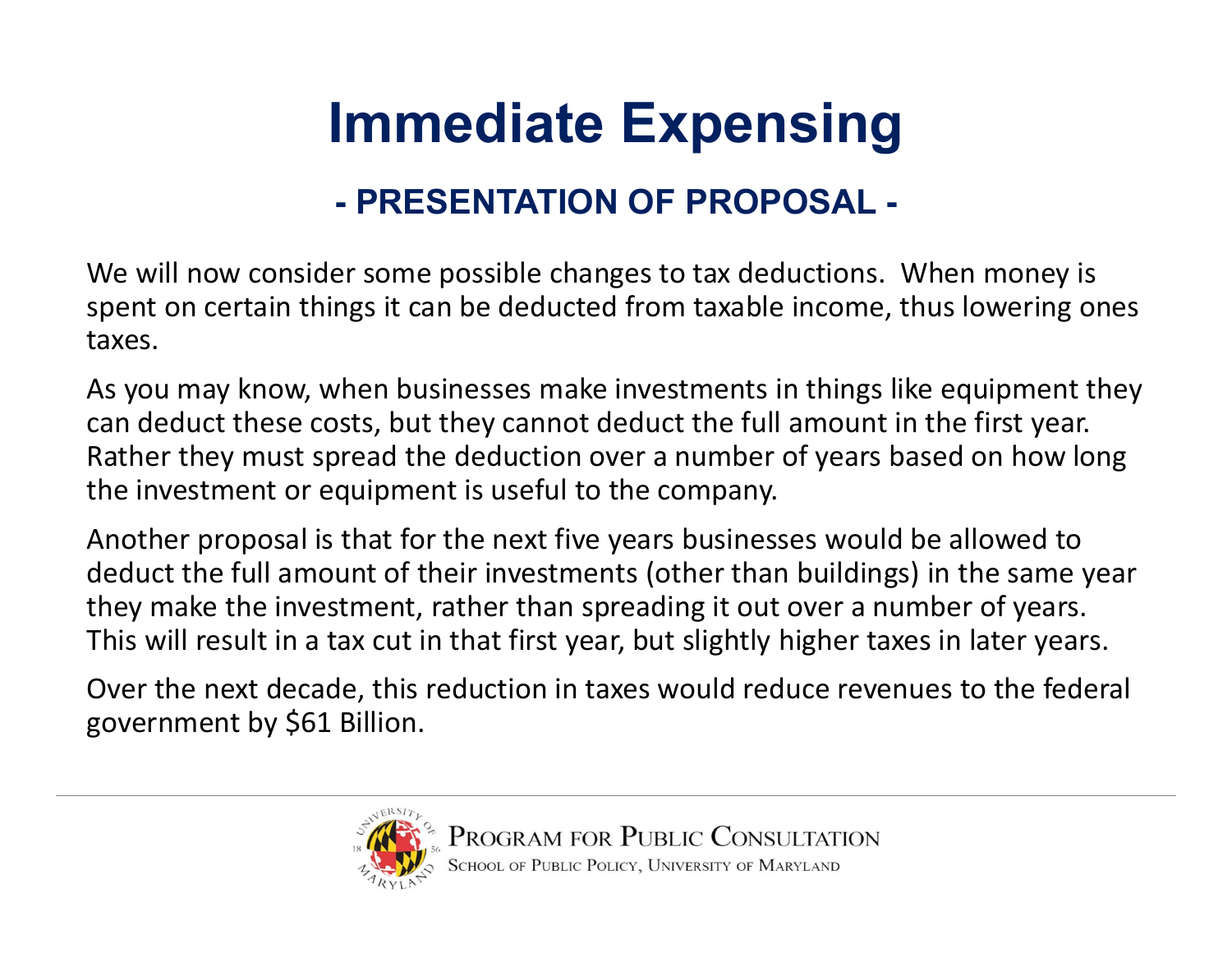### **Immediate Expensing - Argument in Favor-**

Giving businesses this tax break for the next five years will encourage businesses to invest more in their company, especially small businesses that have been putting off making upgrades. This will help their company to grow faster and will also help the companies they buy from. This will stimulate the economy and create more jobs, pulling more people into the workforce. The economy will grow and produce more revenues, offsetting the loss of revenue from the tax break.

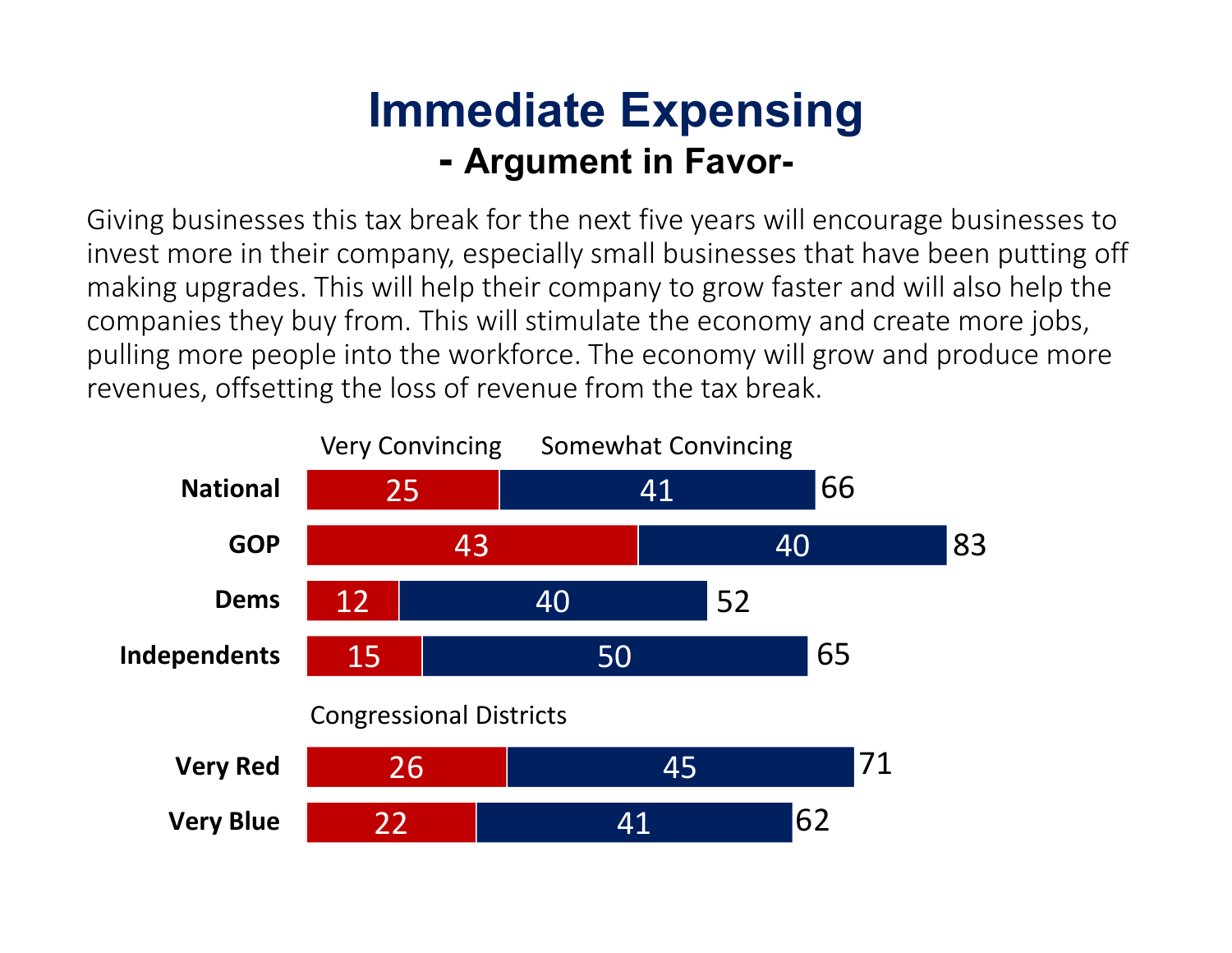### **Immediate Expensing - Argument Against -**

This idea is too risky. With unemployment already dropping this kind of stimulus is unlikely to lead to more growth and may well lead to inflation. Also, after the five years have passed, suddenly all these companies will have used up the deductions and will be hit with a bigger than usual tax bill--like the crash after a sugar high. This could contribute to a recession down the road.

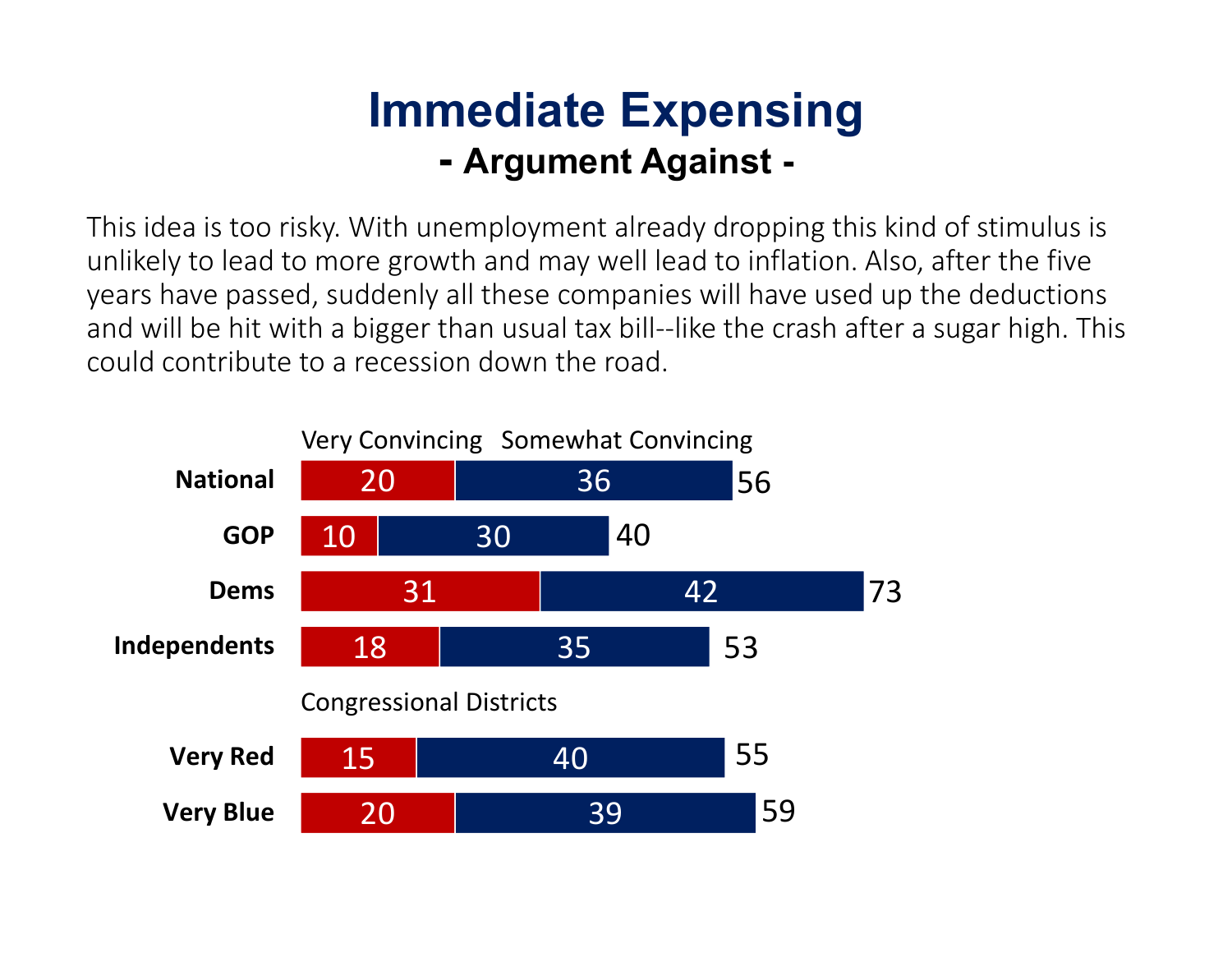### **Immediate Expensing - FINAL RECOMMENDATION -**

For the next five years, businesses would be allowed to deduct the full amount of their investments (other than buildings) in the year they make the investment. This will result in a tax reduction for those businesses during this period.

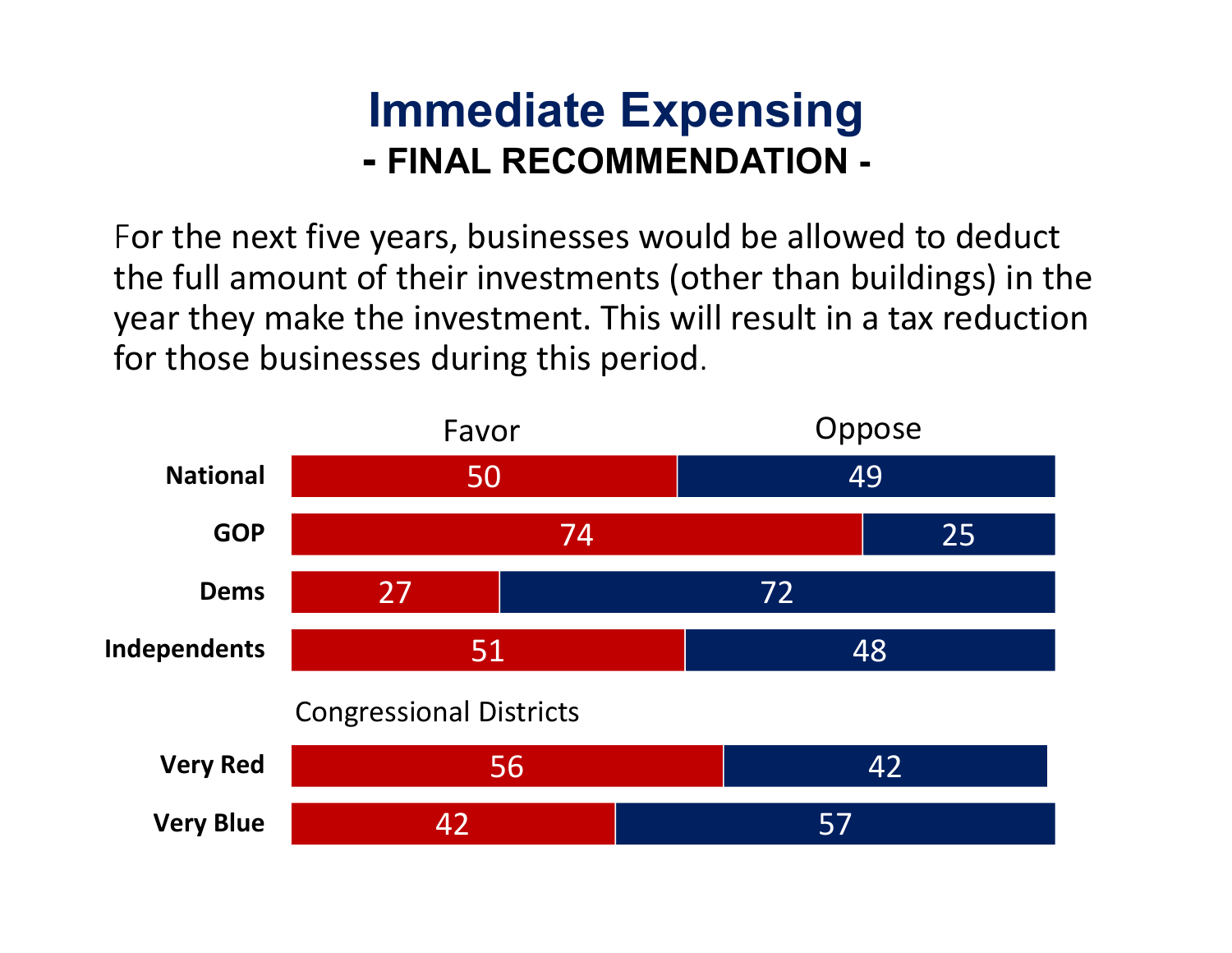## **Mortgage Deduction**

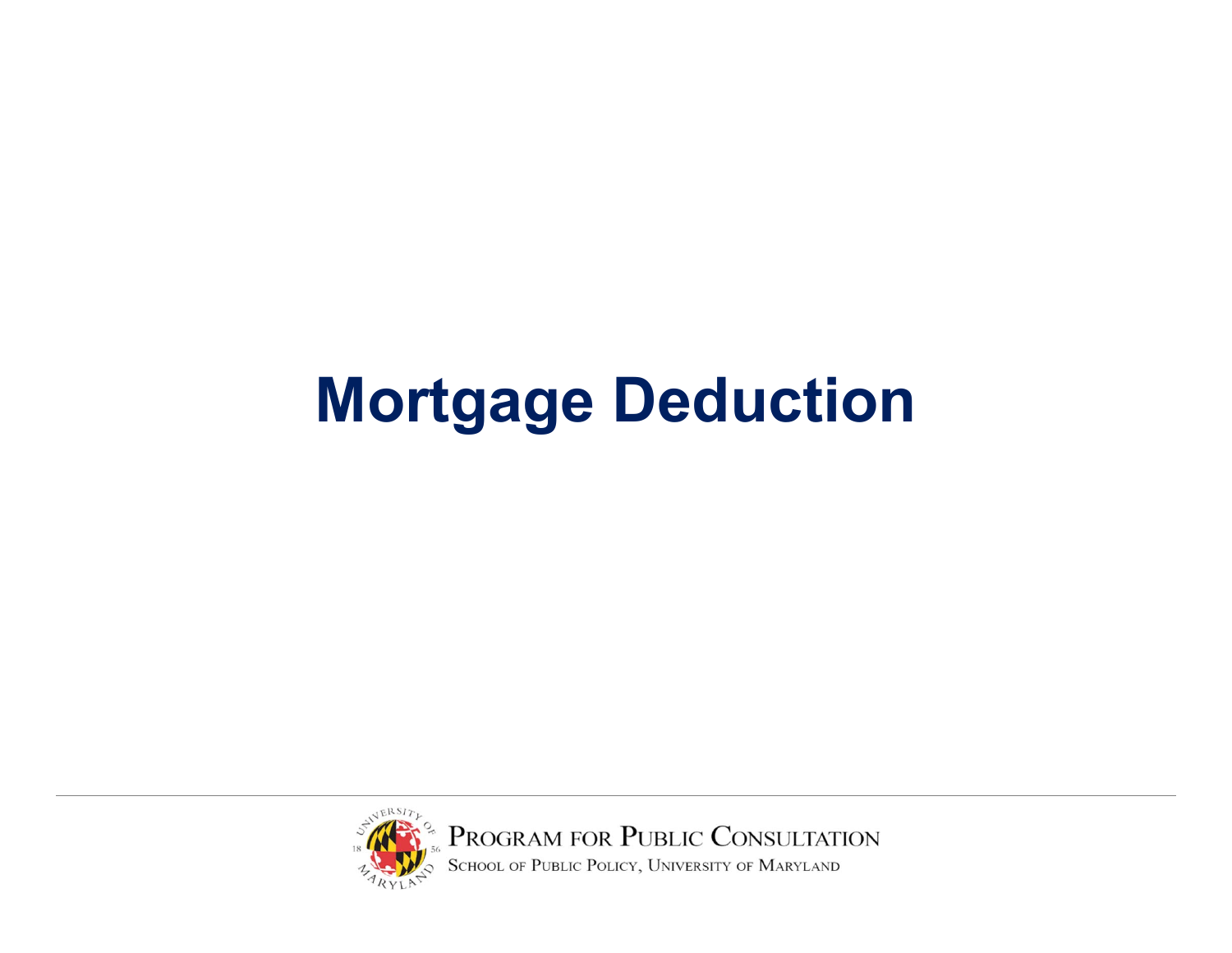## **Lowering Mortgage Deduction Cap - PRESENTATION OF PROPOSAL -**

As you may know currently homeowners are able to deduct the interest they pay on up to \$1 million of a home mortgage.

A proposal is being considered to lower the maximum amount of deductible interest for new mortgages to the interest paid on \$500,000 on all home mortgages.

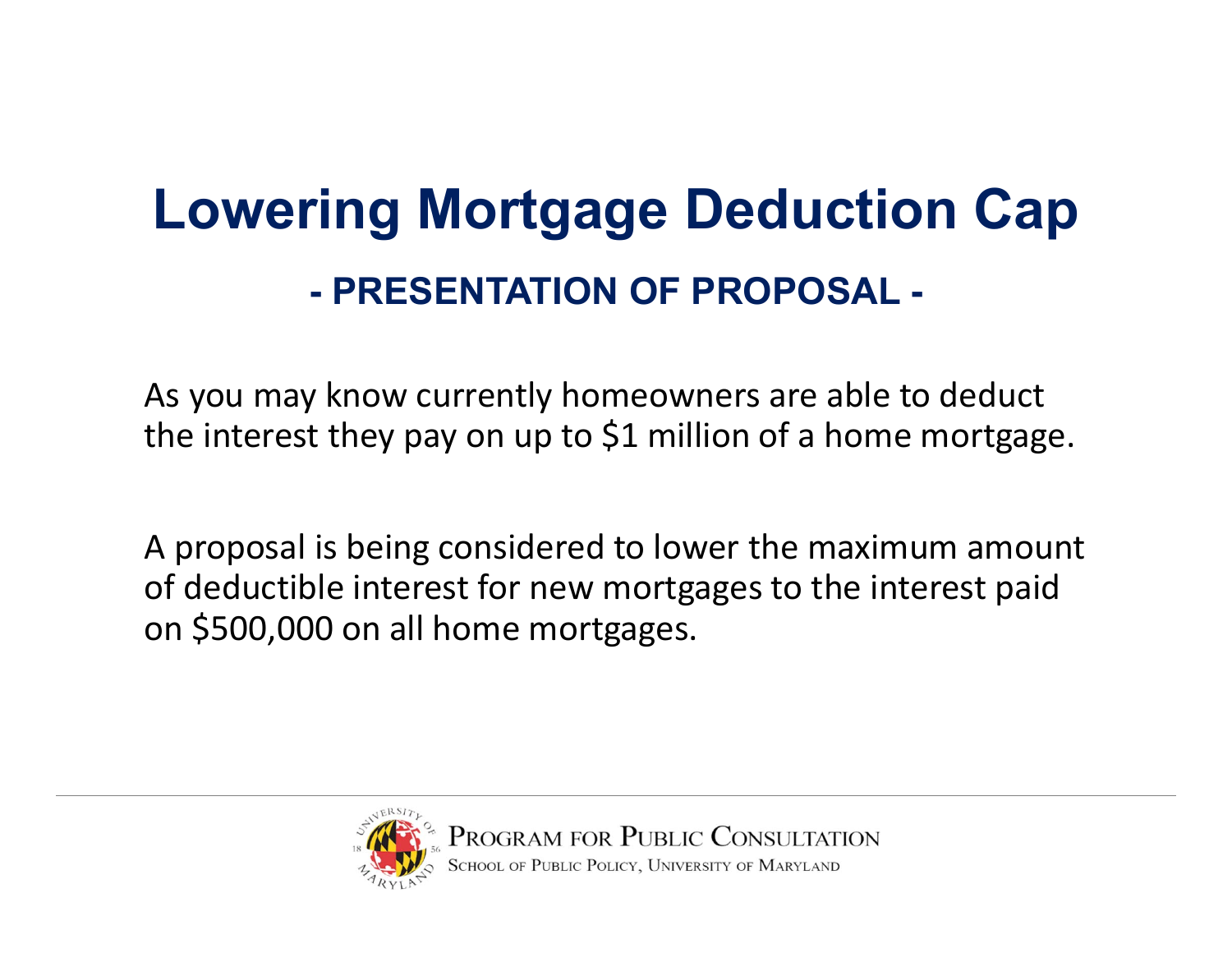### **Lowering Mortgage Deduction Cap - Argument in Favor -**

Right now, this deduction primarily benefits upper income people. More than half of those who benefit from the deduction have incomes above \$100,000, and they get 81 percent of the benefit. This is because most middle‐income people do not itemize their deductions and because their mortgages are not as big as wealthier people. Wealthy people already have plenty of deductions. Taxpayers should not be effectively subsidizing the mortgages on big fancy houses by giving them this tax break.

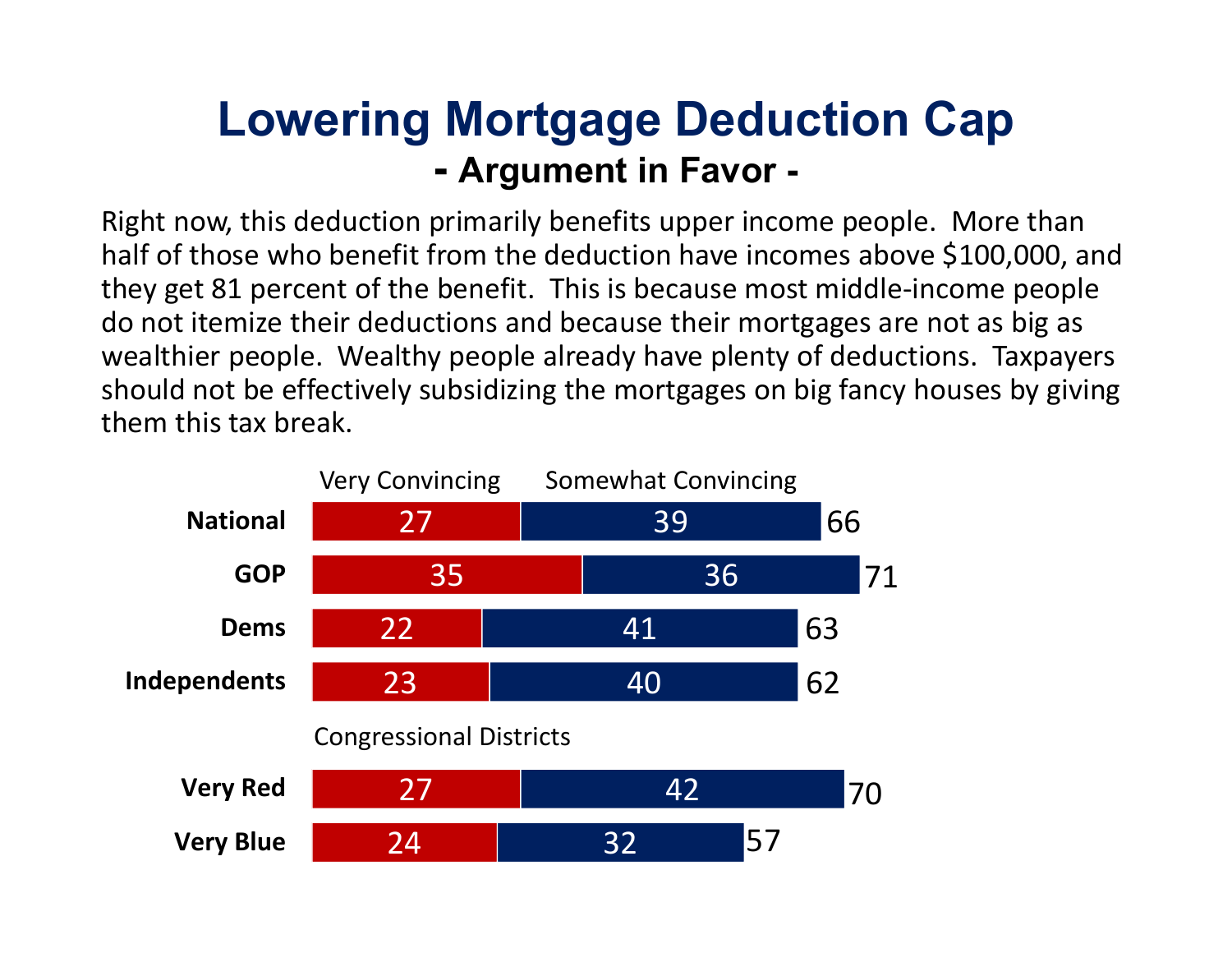### **Lowering Mortgage Deduction Cap - Argument Against -**

The entire real estate market is based on buyer's assuming that they will be able to deduct their mortgage interest. If this is scaled back—by half for many homeowners—this will discourage people from buying a new house. Sellers will have to reduce prices because buyers will no longer be able to afford the same level of mortgage payments if buyers cannot deduct as much. Homes are most Americans primary investment, and this will drive down the value of many of these houses. This would not be fair for those homeowners and could create a recession in home values. $\overline{3}$ 

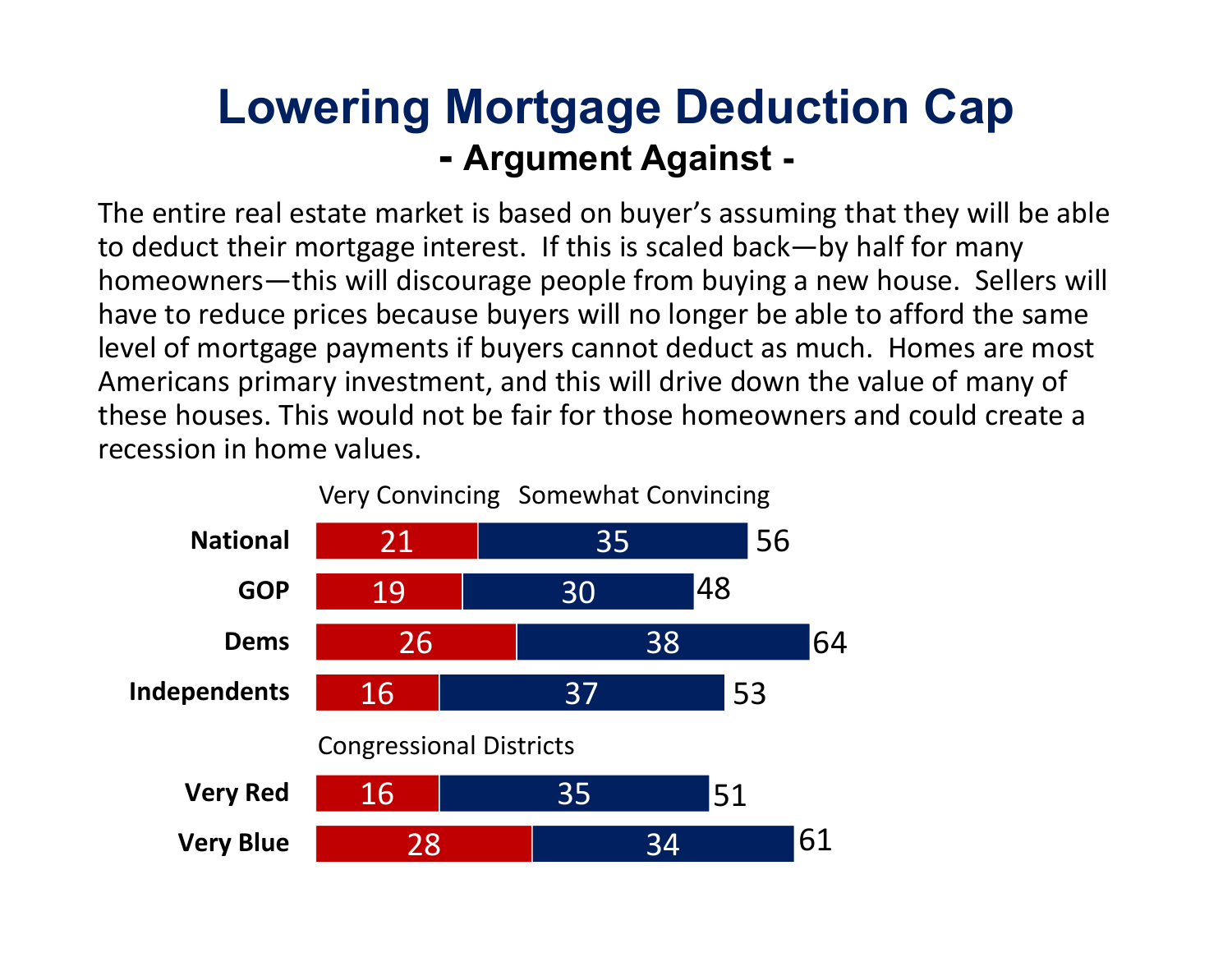### **Lowering Mortgage Deduction Cap - FINAL RECOMMENDATION -**

Do you favor or oppose the proposal to lower the maximum amount **of deductible interest for new mortgages to the interest paid on \$500,000 on all home mortgages.**

![](_page_42_Figure_2.jpeg)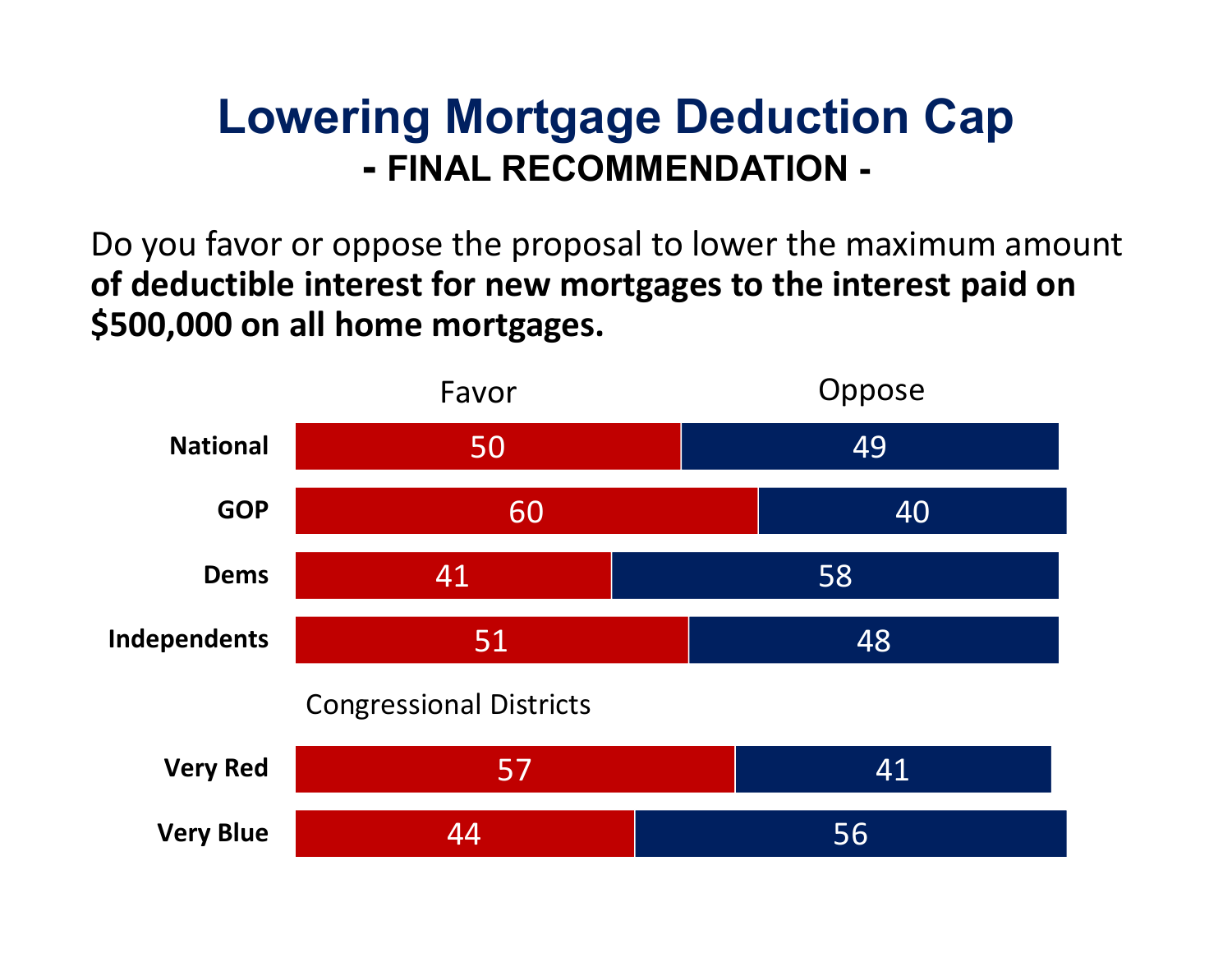### **Estate Tax**

![](_page_43_Picture_1.jpeg)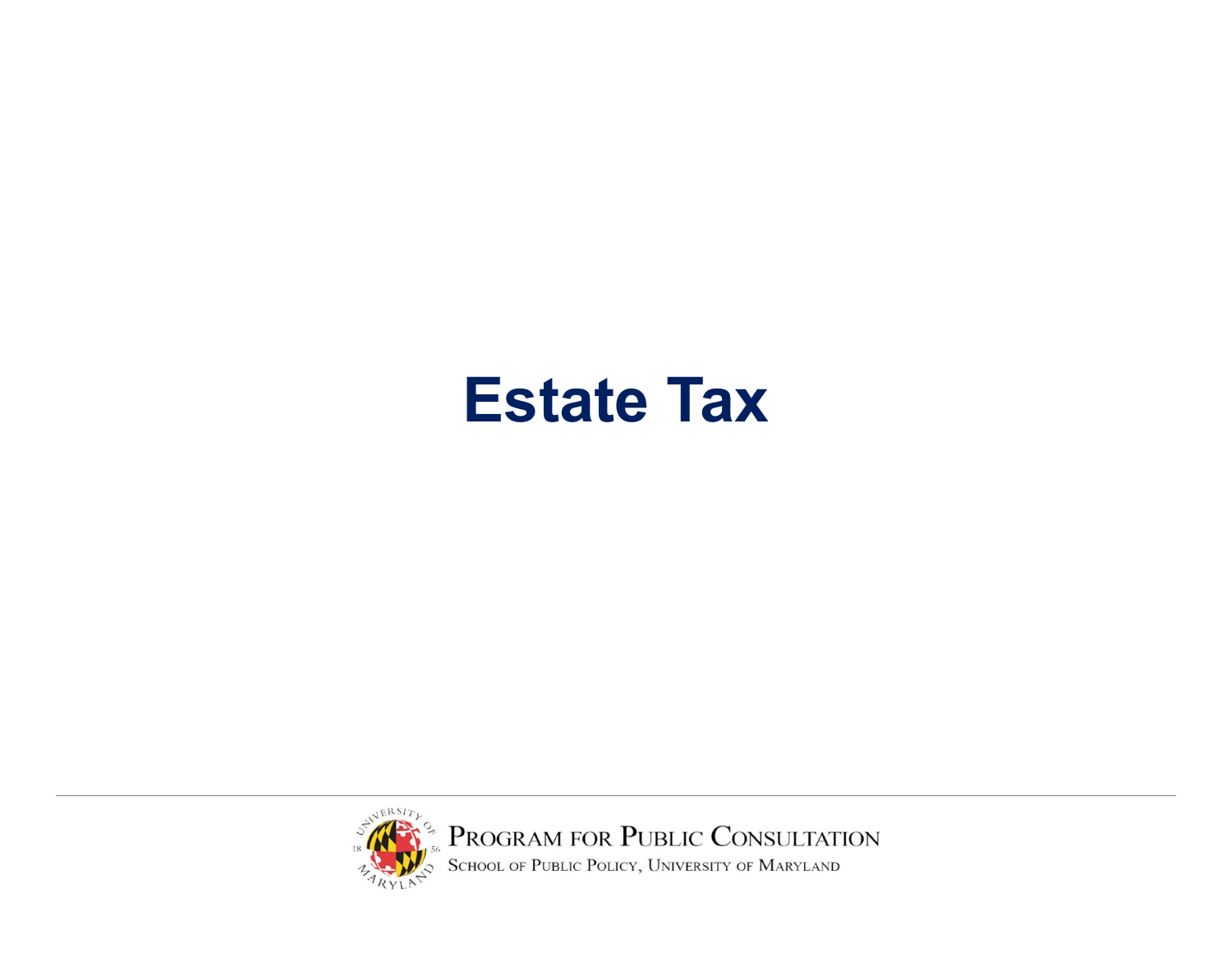### **Estate Tax**

#### **- PRESENTATION OF PROPOSAL -**

- Eliminate the estate tax in six years
- In the meantime, double the amount that can be transferred tax‐free for:
	- Estates willed by individuals from \$5.49 million to \$10.98 million
	- Estates willed by couples from \$10.98 million to \$21.96 million

Eliminating this tax would reduce federal revenues by approximately \$20 billion a year.

![](_page_44_Picture_7.jpeg)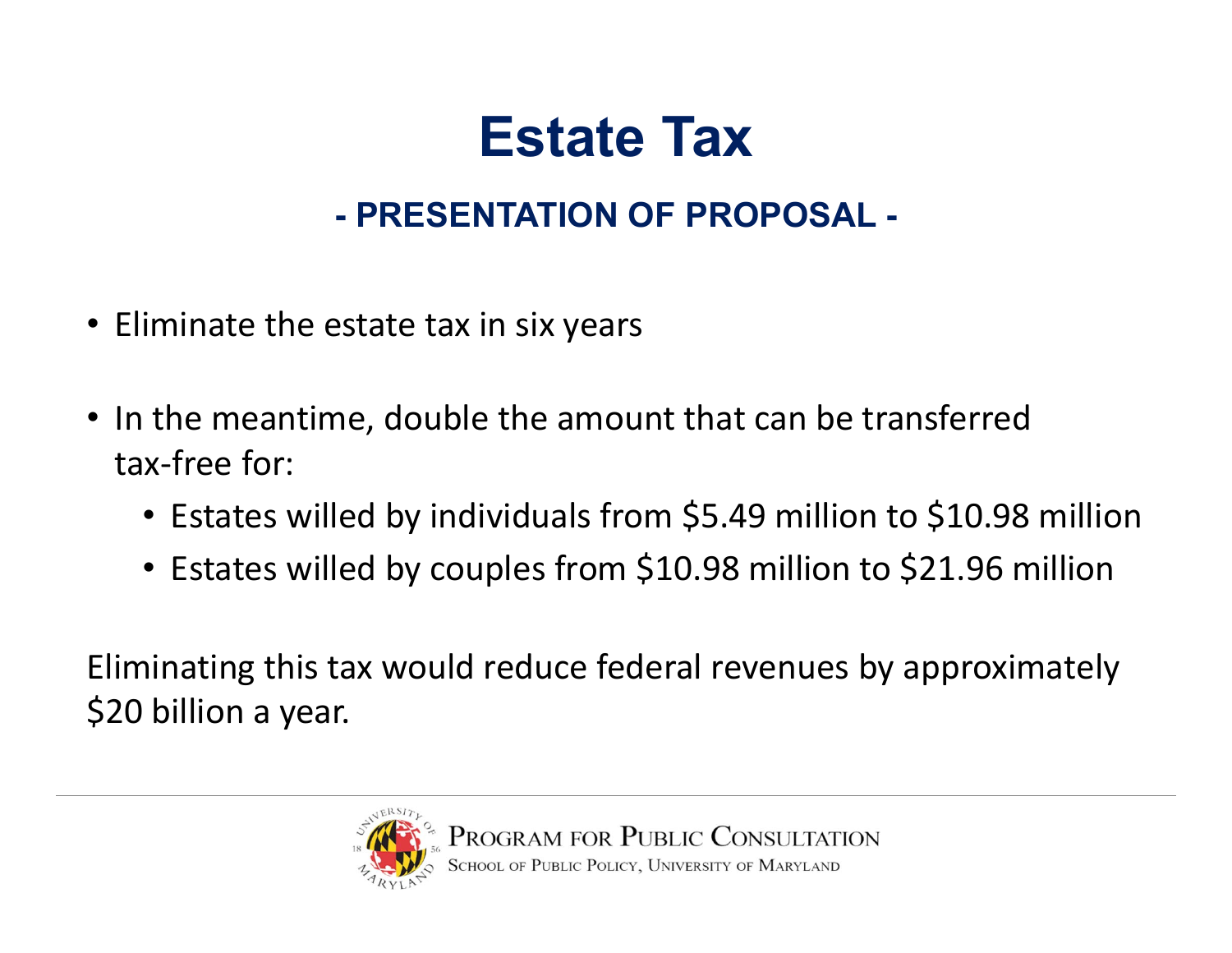### **Reducing, Then Eliminating, Estate Tax - Argument in Favor -**

It's just not right for the government to get in between members of a family by taxing what children inherit from their parents. When somebody inherits cash, this was already taxed when it was earned, so it ends up being double‐taxed. Why should we put an additional tax on someone who saves money and leaves it to her heirs but not someone who spends all her money on lavish living? More importantly when a child inherits assets like a house, a farm or a business, they may have to borrow money to pay the taxes or may end up having to sell the house, farm or business, which may have been in the family for generations.

![](_page_45_Figure_2.jpeg)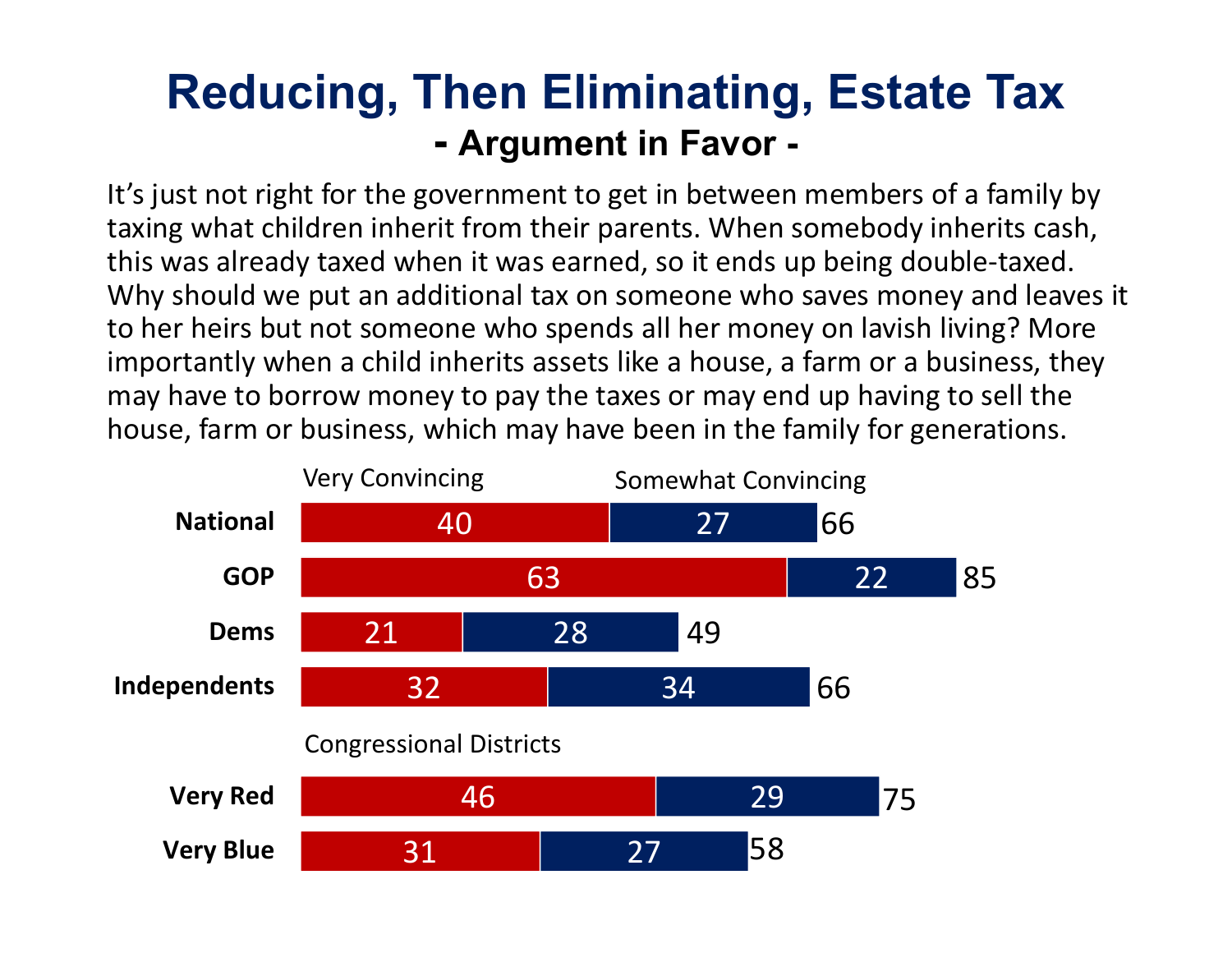### **Reducing, Then Eliminating, Estate Tax - Argument Against -**

Just think about it. Wealthy parents can give nearly \$11 million to their children with no taxes. And these wealthy children complain about not getting one hundred percent of the value over and above that amount? Furthermore, when they get assets that have gone up in value, no one ever has to pay the capital gains tax on that increase. The idea that children of these very wealthy parents will have to sell a family property because they cannot afford the taxes is a far-fetched scenario; research shows that it almost never happens.

![](_page_46_Figure_2.jpeg)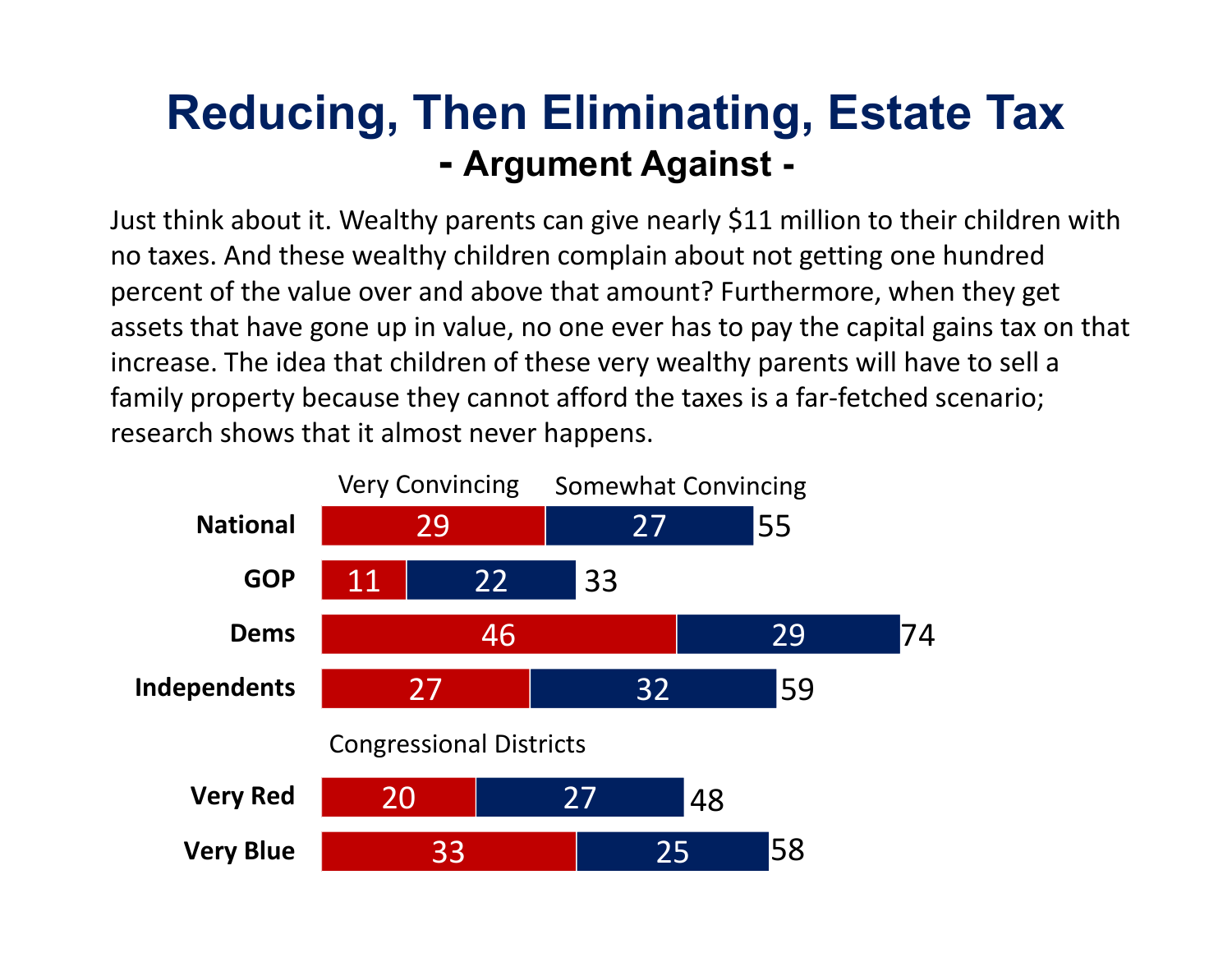### **Reducing, Then Eliminating, Estate Tax - FINAL RECOMMENDATION -**

Do you favor or oppose the proposal to **eliminate the estate tax in six years** and in the meantime **double the amount that can be transferred tax free** for estates willed by individuals from \$5.49 million to \$10.98 million, and for estates willed by couples from \$10.98 million to \$21.96 million?

![](_page_47_Figure_2.jpeg)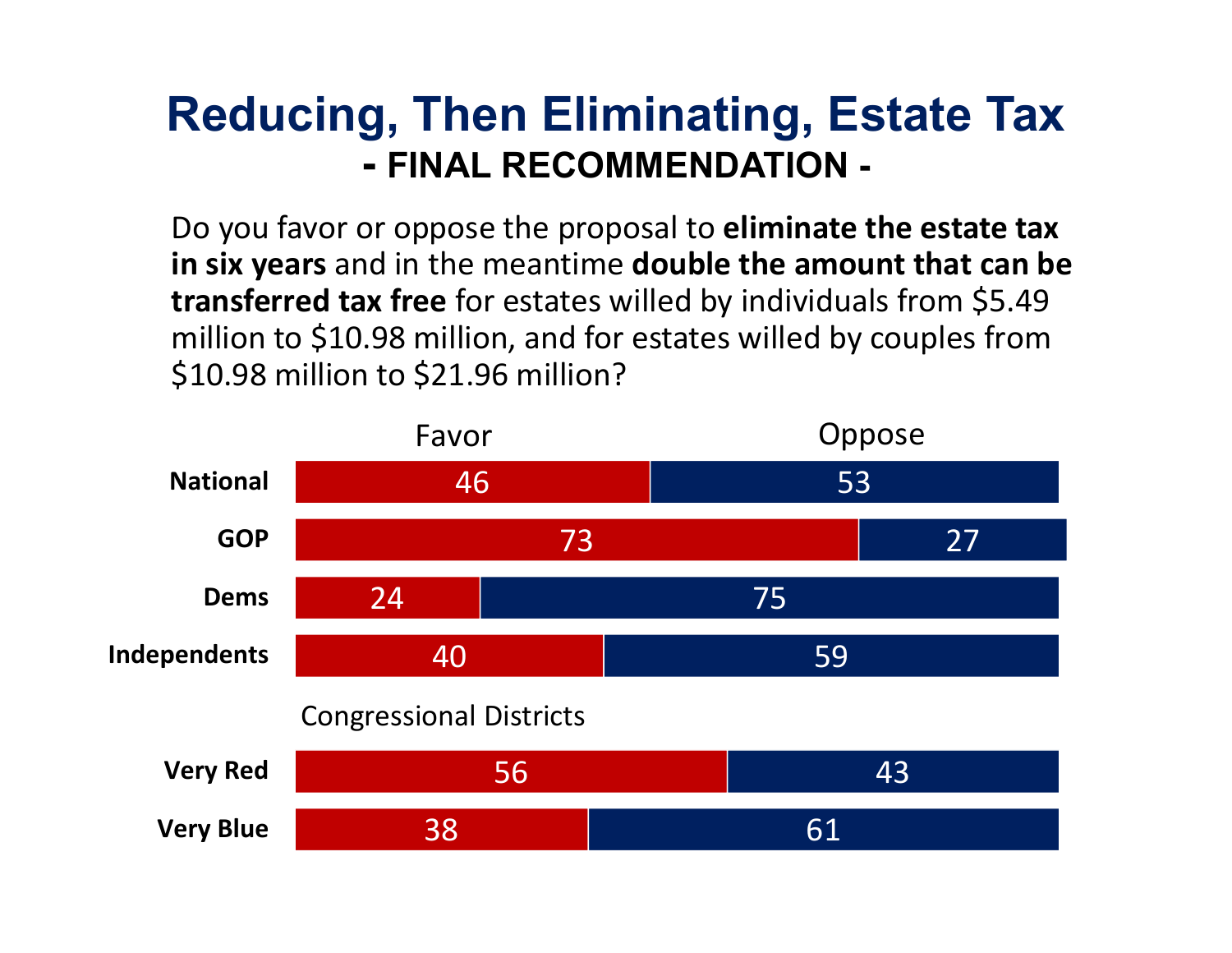## **Whether Overall Tax Revenues Should be Reduced**

![](_page_48_Picture_1.jpeg)

PROGRAM FOR PUBLIC CONSULTATION<br>SCHOOL OF PUBLIC POLICY, UNIVERSITY OF MARYLAND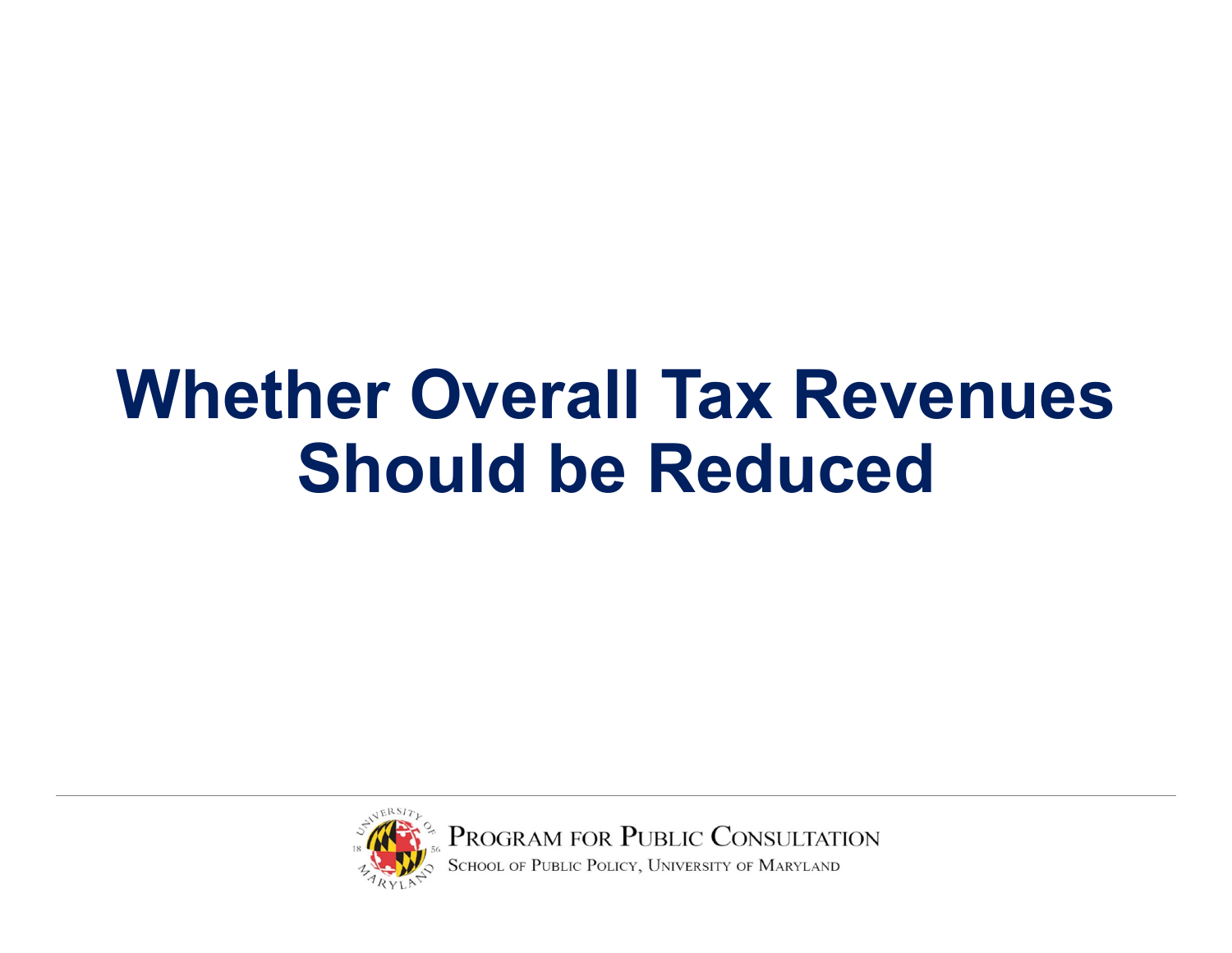#### **Reducing Overall Tax Revenues - Argument Against -**

We still have a large deficit, more than half a trillion dollars. It would be unwise and shortsighted to cut tax revenues and make the deficit even worse. The deficit adds to the national debt, which is now \$19.5 trillion—three quarters of the annual size of the entire U.S. economy. Because the government has to borrow more money, interests rates can go up, which hurts investment and job creation. Just paying the growing interest on this debt can swamp the budget. Whatever benefits that might come from cutting taxes overall would be overwhelmed by the harmful effects of increasing the deficit and the debt.

![](_page_49_Figure_2.jpeg)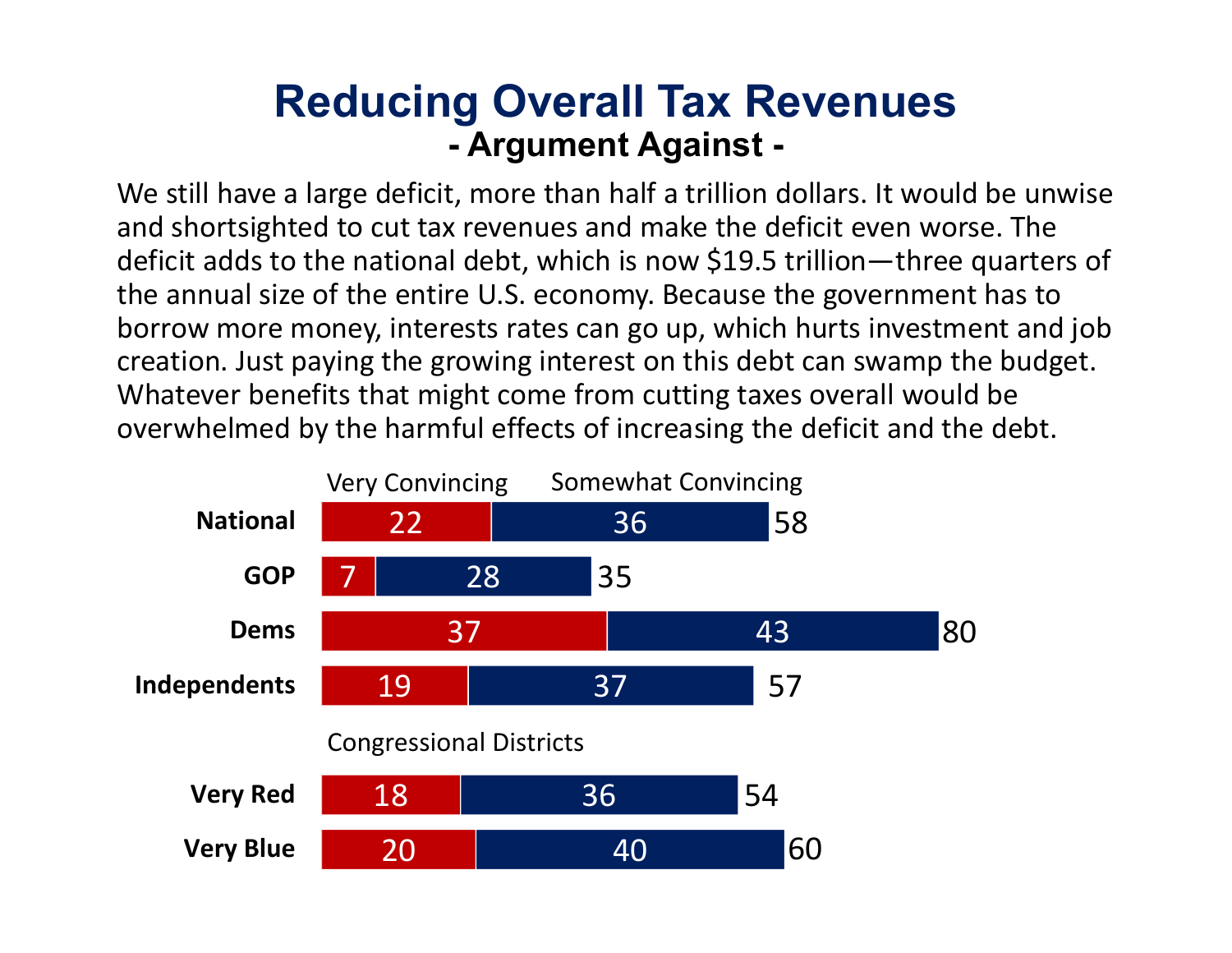### **Reducing Overall Tax Revenues - Argument in Favor -**

People get too concerned that cutting taxes will increase the deficit in the short run. They forget that cutting taxes gets the economy growing as companies have more money to invest and create jobs, and as people are encouraged to work more. When that happens, companies make greater profits and those profits are taxed, giving the government lots of income that it would not otherwise get. So, the tax cuts are a wise investment that will pay for themselves, at least in part, and maybe even completely. Lowering taxes will not only put more money in our pockets but they are a smart investment in our future.

![](_page_50_Figure_2.jpeg)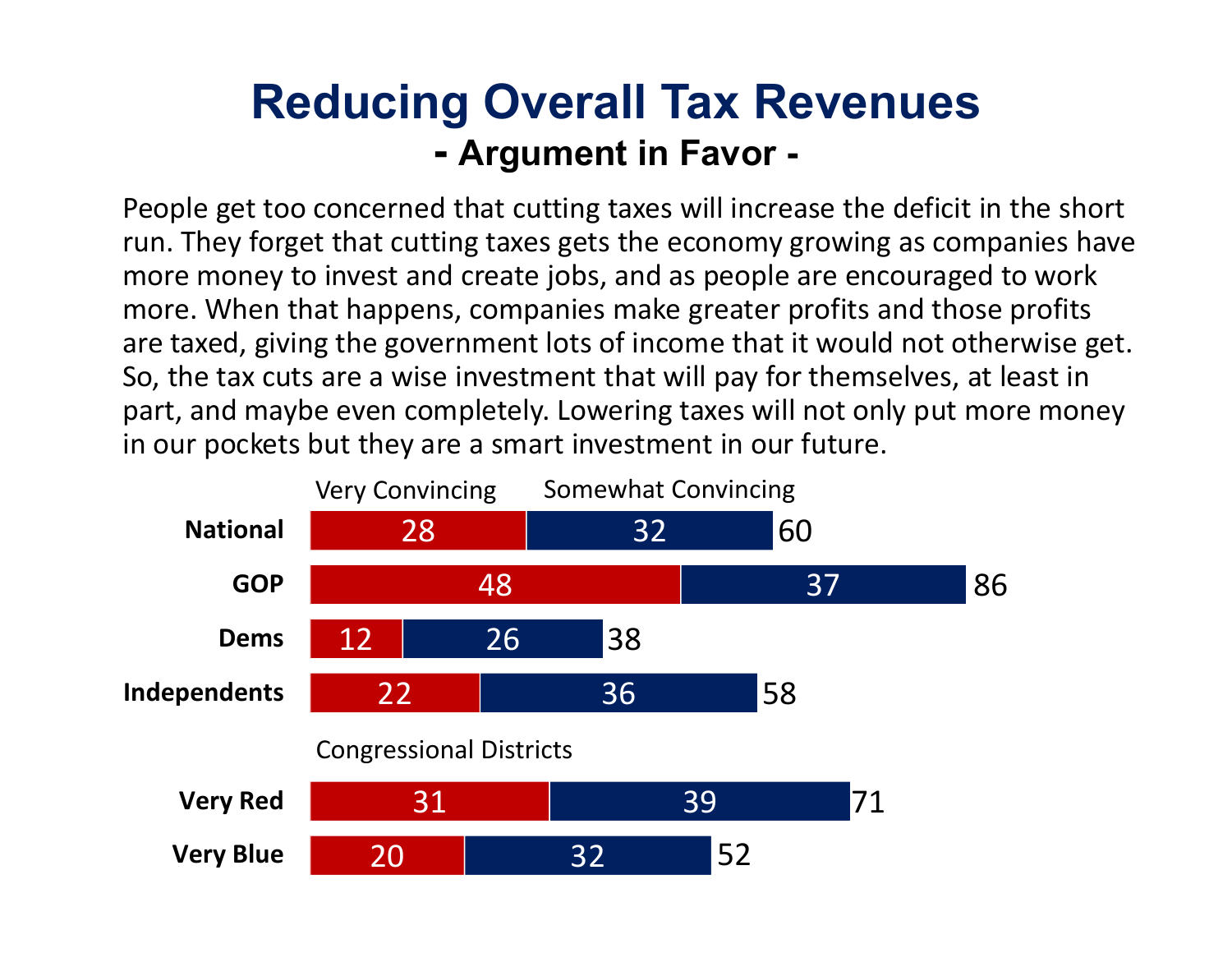### **Reducing Overall Tax Revenues - Argument Against -**

The idea that tax cuts will pay for themselves is wishful thinking and can be dangerous. Nearly all economists say only a small portion of the revenues lost from tax cuts comes back through growth. And tax cuts do not always stimulate growth. After 2001, when taxes were cut, the economy slowed. Recently, Kansas, cut taxes deeply and its economy did much worse than their neighboring states' economies. Kansas was forced to make drastic cuts to education, infrastructure and social services. We need to take a realistic approach and not gamble with our children's future.

![](_page_51_Figure_2.jpeg)